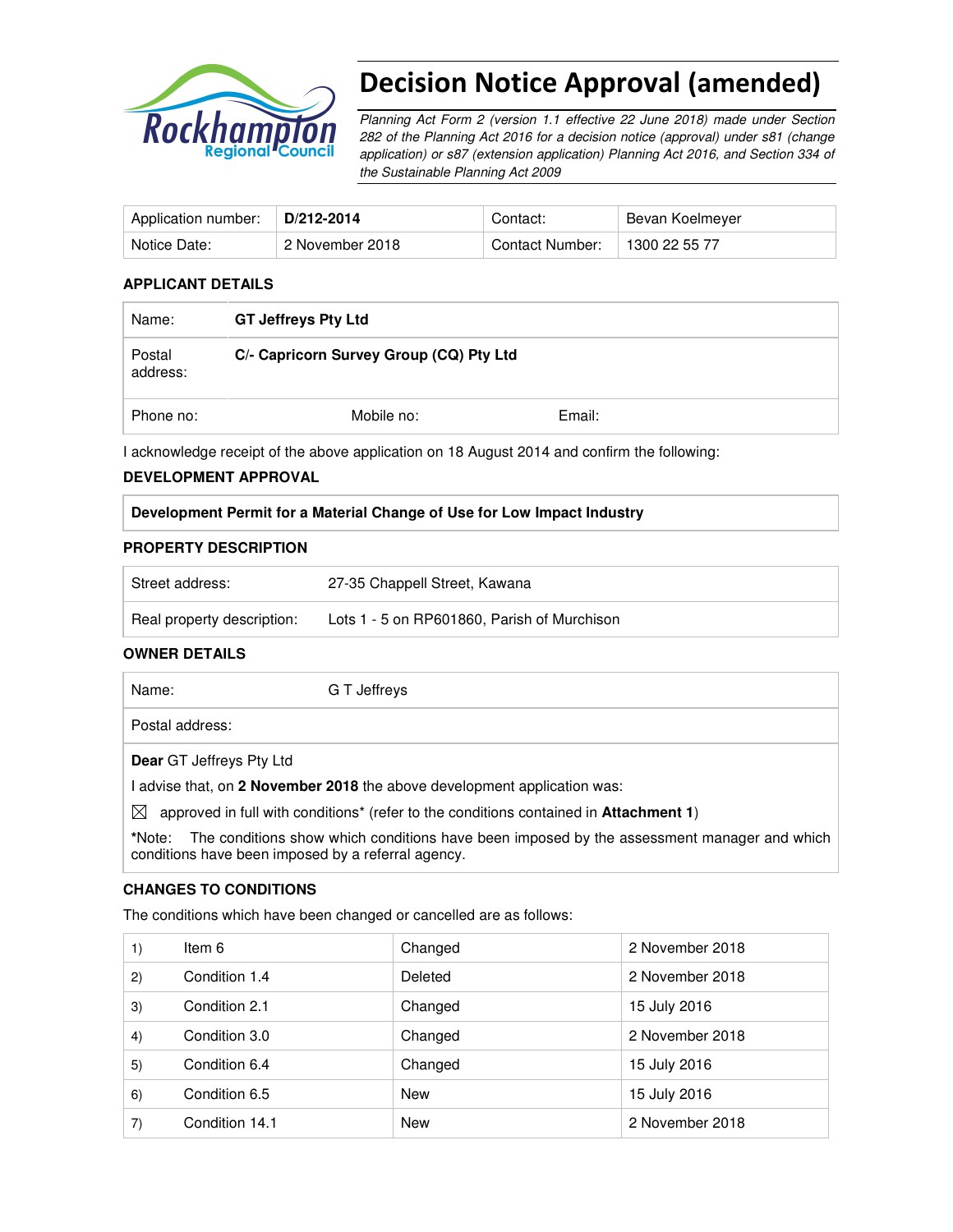| 8) | Condition 14.2 | New | 2 November 2018 |
|----|----------------|-----|-----------------|
| 9) | Condition 14.3 | New | 2 November 2018 |

#### **1. DETAILS OF THE APPROVAL**

|                                                                                                                                                                                                        | <b>Development</b><br><b>Permit</b> | Preliminary<br>Approval |
|--------------------------------------------------------------------------------------------------------------------------------------------------------------------------------------------------------|-------------------------------------|-------------------------|
| Development assessable under the planning scheme, superseded<br>planning scheme, a temporary local planning instrument, a master<br>plan or a preliminary approval which includes a variation approval | IX                                  |                         |
| - Material Change of use                                                                                                                                                                               |                                     |                         |

#### **2. CONDITIONS**

This approval is subject to the conditions in Attachment 1.

#### **3. FURTHER DEVELOPMENT PERMITS REQUIRED**

Please be advised that the following development permits are required to be obtained before the development can be carried out:

| Type of development permit required | Subject of the required development permit    |
|-------------------------------------|-----------------------------------------------|
| <b>Operational Works</b>            | Road Works<br><b>Access and Parking Works</b> |
|                                     | <b>Stormwater Works</b>                       |
|                                     | Site Works                                    |
| <b>Building Works</b>               |                                               |
| Plumbing and Drainage Works         |                                               |

#### **4. REFERRAL AGENCIES**

The following Referral Agencies were activated by this application.

| For an application involving                                                                                                                                                    | Name of agency                                                                                                                                                      | <b>Status</b>         | <b>Address</b>                                                                                |
|---------------------------------------------------------------------------------------------------------------------------------------------------------------------------------|---------------------------------------------------------------------------------------------------------------------------------------------------------------------|-----------------------|-----------------------------------------------------------------------------------------------|
| <b>RAILWAYS</b>                                                                                                                                                                 |                                                                                                                                                                     |                       |                                                                                               |
| <b>15A</b> A material change of use of<br>premises if any part of the land<br>is—<br>within 25m of a railway or<br>(a)<br>future railway land; or<br>future railway land<br>(b) | Department of<br>Infrastructure, Local<br>Government and<br>Planning<br>(Previously known as<br>Department of State<br>Development, Infrastructure<br>and Planning) | Concurrence<br>Agency | Online:<br>www.dilgp.gld.gov.au/MyDAS<br>Postal:<br><b>PO Box 113</b><br>Rockhampton Qld 4700 |

#### **5. THE APPROVED PLANS**

#### **The approved development must be completed and maintained generally in accordance with the approved drawings and documents:**

| <b>Plan/Document Name</b>     | <b>Plan/Document Number</b>         | Dated            |
|-------------------------------|-------------------------------------|------------------|
| Site Plans                    | 140304-01 Prelim 06<br>Sheet 1 of 9 | 16 February 2015 |
| Landscaping Plans (Lots 3-5)  | 140304-02 Prelim 06<br>Sheet 2 of 9 | 16 February 2015 |
| Landscaping Plans (Lots 1 and | 140304-03 Prelim 06 Sheet 3 of 9    | 16 February 2015 |

D/212-2014 - Decision Notice (amended)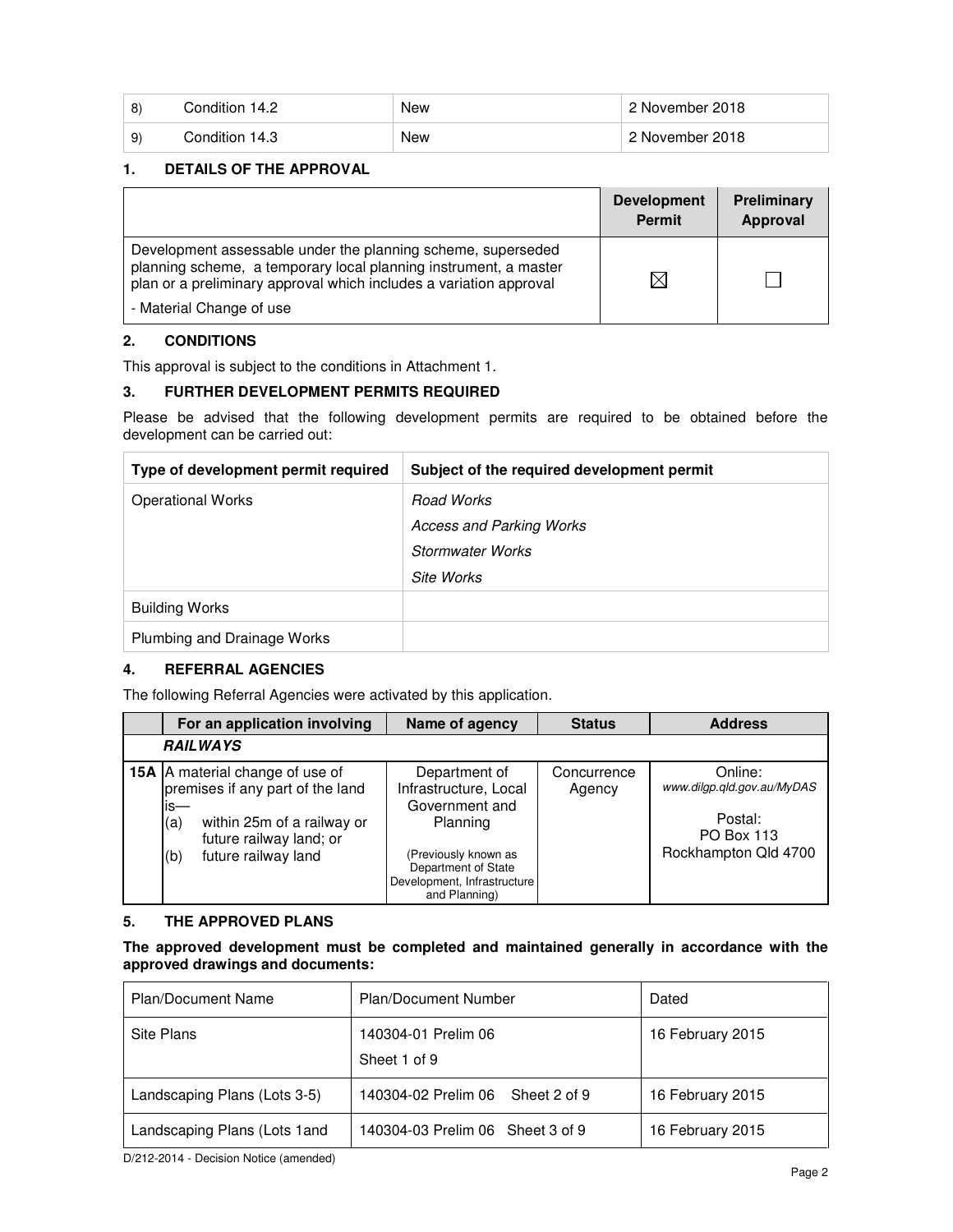| <b>Plan/Document Name</b>   | Plan/Document Number             | Dated            |
|-----------------------------|----------------------------------|------------------|
| 2)                          |                                  |                  |
| Floor Plans (Tenancy 1)     | 140304-04 Prelim 06 Sheet 4 of 9 | 16 February 2015 |
| Elevations (Tenancy 1)      | 140304-05 Prelim 06 Sheet 5 of 9 | 16 February 2015 |
| Floor Plans (Tenancy 2)     | 140304-06 Prelim 06 Sheet 6 of 9 | 16 February 2015 |
| Elevations (Tenancy 2)      | 140304-07 Prelim 06 Sheet 7 of 9 | 16 February 2015 |
| Floor Plan (Tenancy 3)      | 140304-08 Prelim 06 Sheet 8 of 9 | 16 February 2015 |
| Elevations (Tenancy 3)      | 140304-09 Prelim 06 Sheet 9 of 9 | 16 February 2015 |
| Preliminary Stormwater Plan | Q-C3239.00 SK01 R3               | 4 May 2016       |
| Preliminary Layout Plan     | Q-C3239.00 SK01 P3               | 4 May 2016       |

# **6. CURRENCY PERIOD FOR THE APPROVAL**

This approval has a currency period until 29 April 2023.

#### **7. STATEMENT OF REASONS**

| <b>Description of the</b><br>development | The proposed development is for Minor Change and Extension to the<br>Currency Period of Development Permit D/212-2014 for a Material Change of<br>Use for a Low Impact Industry   |  |  |
|------------------------------------------|-----------------------------------------------------------------------------------------------------------------------------------------------------------------------------------|--|--|
| <b>Reasons for decision</b>              | The minor change and extension to the currency period application was<br>assessed against all of the assessment benchmarks listed below and wholly<br>complies without exception. |  |  |
| <b>Assessment</b><br><b>Benchmarks</b>   | The proposed development was assessed against the following assessment<br>benchmarks:                                                                                             |  |  |
|                                          | Low impact industry zone code                                                                                                                                                     |  |  |
|                                          | Access, parking and transport code                                                                                                                                                |  |  |
|                                          | Landscape code                                                                                                                                                                    |  |  |
|                                          | Stormwater management code                                                                                                                                                        |  |  |
|                                          | Waste management code                                                                                                                                                             |  |  |
|                                          | Water and sewer code                                                                                                                                                              |  |  |
| <b>Matters prescribed by</b>             | The State Planning Policy - Part $E_i$<br>a)                                                                                                                                      |  |  |
| regulation                               | The Central Queensland Regional Plan;<br>b)                                                                                                                                       |  |  |
|                                          | The Rockhampton Region Planning Scheme 2015.<br>C)                                                                                                                                |  |  |
|                                          | The common material, being the material submitted with the<br>d)<br>application.                                                                                                  |  |  |

#### **8. RIGHTS OF APPEAL**

The rights of an applicant to appeal to a tribunal or the Planning and Environment Court against a decision about a development application are set out in chapter 6, part 1 of the Planning Act 2016. For particular applications, there may also be a right to make an application for a declaration by a tribunal (see chapter 6, part 2 of the Planning Act 2016).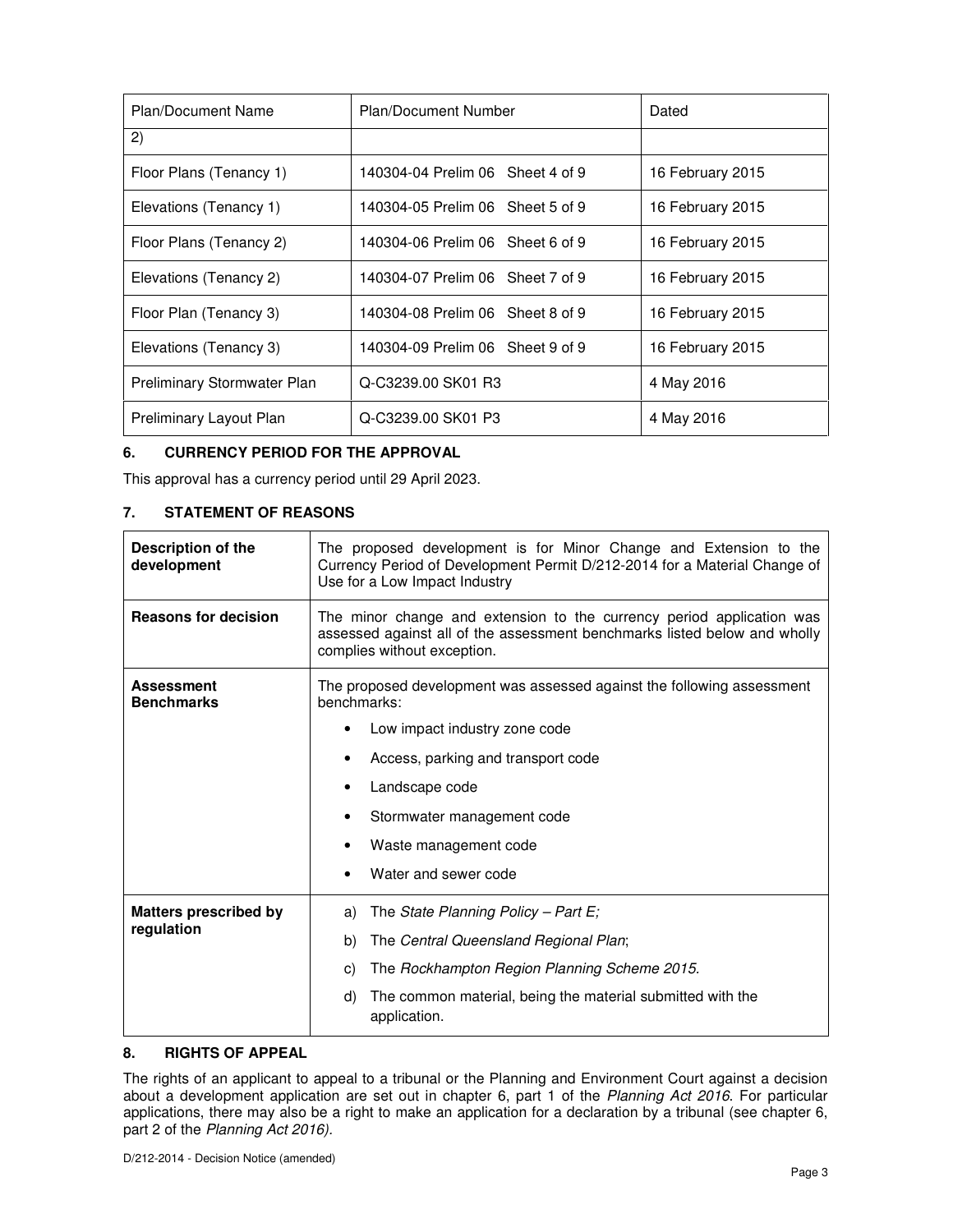#### Appeal by an applicant

An applicant for a development application may appeal to the Planning and Environment Court against the following:

- the refusal of all or part of the development application
- a provision of the development approval
- the decision to give a preliminary approval when a development permit was applied for
- a deemed refusal of the development application.

An applicant may also have a right to appeal to the Development tribunal. For more information, see schedule 1 of the Planning Act 2016.

The timeframes for starting an appeal in the Planning and Environment Court are set out in section 229 of the Planning Act 2016.

**Attachment 2** is an extract from the Planning Act 2016 that sets down the applicant's appeal rights and the appeal rights of a submitter.

#### **9. WHEN THE DEVELOPMENT APPROVAL TAKES EFFECT**

This development approval takes effect:

From the time the decision notice is given  $-$  if there is no submitter and the applicant does not appeal the decision to the court.

Or

When the submitter's appeal period ends  $-$  if there is a submitter and the applicant does not appeal the decision to the court.

Or

Subject to the decision of the court, when the appeal is finally decided  $-$  if an appeal is made to the court.

# **10. ORIGINAL DECISION ASSESSMENT MANAGER**

| Tarnya Fitzgibbon<br>Name:<br>29 April 2015<br>Date:<br><b>COORDINATOR</b><br><b>DEVELOPMENT ASSESSMENT</b> |
|-------------------------------------------------------------------------------------------------------------|
|-------------------------------------------------------------------------------------------------------------|

#### **11. ASSESSMENT MANAGER**

| Tarnya Fitzgibbon<br>Name:<br>6 November 2018<br>Signature:<br>Date:<br><b>COORDINATOR</b><br><b>DEVELOPMENT ASSESSMENT</b> |
|-----------------------------------------------------------------------------------------------------------------------------|
|-----------------------------------------------------------------------------------------------------------------------------|

C/C Department of State Development, Manufacturing, Infrastructure and Planning- RockhamptonSARA@dsdmip.qld.gov.au

#### **Attachment 1 – Conditions of the approval**

**Part 1 – Conditions imposed by the assessment manager [Note: where a condition is imposed about** infrastructure under Chapter 4 of the Planning Act 2016, the relevant provision of the Act under which this condition was imposed must be specified.]

**Part 2 – Conditions required by the referral agency response** 

**Attachment 2—Extract on appeal rights**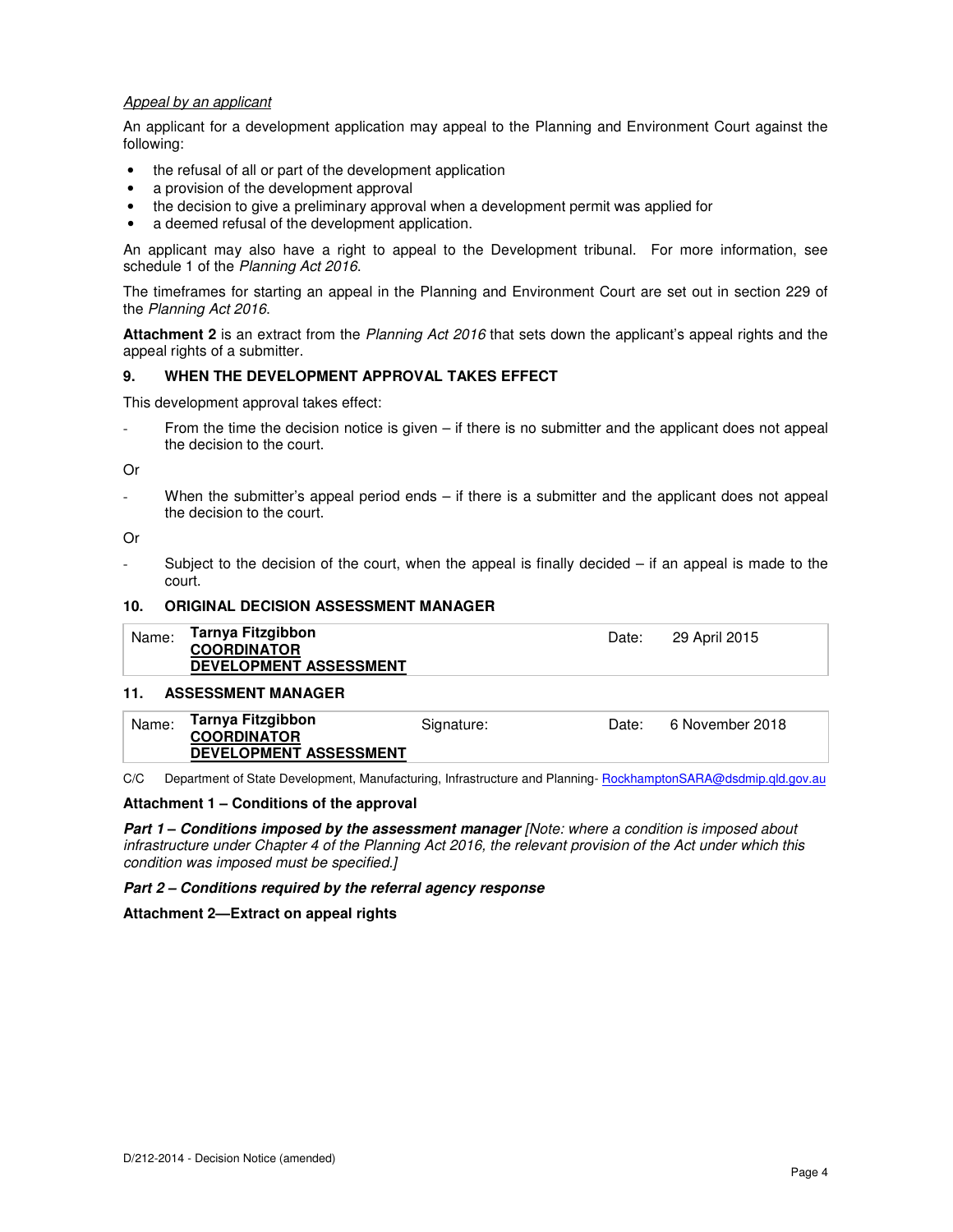

# **Attachment 1 – Part 1**

# **Rockhampton Regional Council Conditions**

PLANNING ACT 2016

# 1.0 ADMINISTRATION

- 1.1 The Developer is responsible for ensuring compliance with this approval and the Conditions of the approval by an employee, agent, contractor or invitee of the Developer.
- 1.2 Where these Conditions refer to "Council" in relation to requiring Council to approve or to be satisfied as to any matter, or conferring on the Council a function, power or discretion, that role of the Council may be fulfilled in whole or in part by a delegate appointed for that purpose by the Council.
- 1.3 All conditions of this approval must be undertaken and completed to the satisfaction of Council, at no cost to Council.
- 1.4 Where applicable, infrastructure requirements of this approval must be contributed to the relevant authorities, at no cost to Council prior to the commencement of the use, unless otherwise stated.
- 1.5 The following further Development Permits must be obtained prior to the commencement of any works associated with their purposes:
	- 1.5.1 Operational Works:
		- (i) Road Works;
		- (ii) Access and Parking Works;
		- (iii) Stormwater Works;
		- (iv) Site Works;
	- 1.5.2 Plumbing and Drainage Works; and
	- 1.5.3 Building Works.
- 1.6 All Development Permits for Operational Works must be obtained prior to the issue of a Development Permit for Building Works.
- 1.7 Unless otherwise stated, all works must be designed, constructed and maintained in accordance with the relevant Council policies, guidelines and standards.
- 1.8 All engineering drawings/specifications, design and construction works must comply with the requirements of the relevant Australian Standards and must be approved, supervised and certified by a Registered Professional Engineer of Queensland.
- 1.9 Lot 1 on RP601860 and Lot 2 on RP601860 must be amalgamated and registered as one lot prior to the commencement of the use. Lot 3 on RP601860, Lot 4 on RP601860, and Lot 5 RP601860 must be amalgamated and registered as one lot prior to the commencement of the use.
- 2.0 APPROVED PLANS AND DOCUMENTS
- 2.1 The approved development must be completed and maintained generally in accordance with the approved plans and documents, except where amended by the conditions of this permit: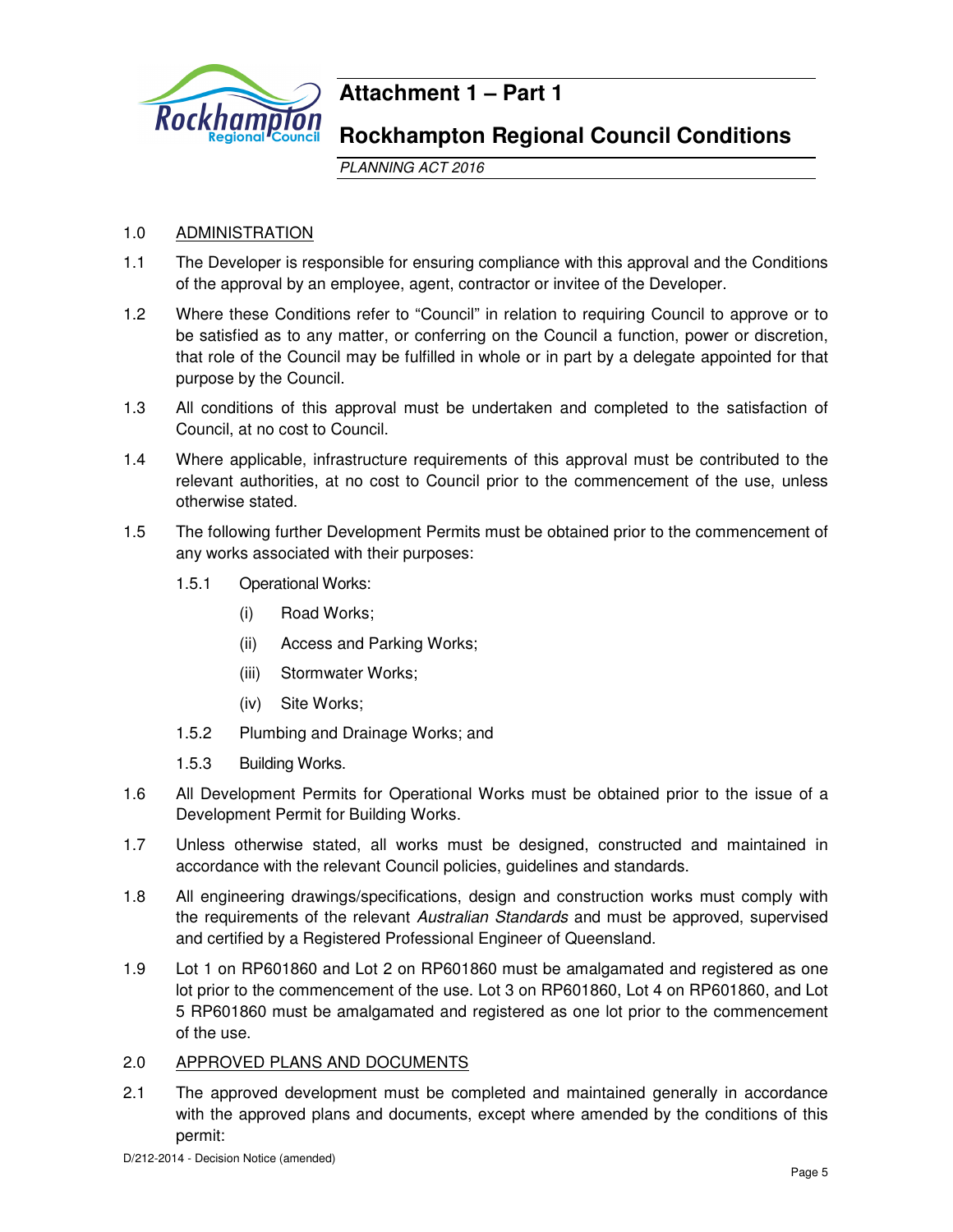| <b>Plan/Document Name</b>        | Plan/Document Number                | Dated            |
|----------------------------------|-------------------------------------|------------------|
| <b>Site Plans</b>                | 140304-01 Prelim 06<br>Sheet 1 of 9 | 16 February 2015 |
| Landscaping Plans (Lots 3-5)     | 140304-02 Prelim 06<br>Sheet 2 of 9 | 16 February 2015 |
| Landscaping Plans (Lots 1 and 2) | 140304-03 Prelim 06<br>Sheet 3 of 9 | 16 February 2015 |
| Floor Plans (Tenancy 1)          | 140304-04 Prelim 06<br>Sheet 4 of 9 | 16 February 2015 |
| Elevations (Tenancy 1)           | 140304-05 Prelim 06<br>Sheet 5 of 9 | 16 February 2015 |
| Floor Plans (Tenancy 2)          | 140304-06 Prelim 06<br>Sheet 6 of 9 | 16 February 2015 |
| Elevations (Tenancy 2)           | 140304-07 Prelim 06<br>Sheet 7 of 9 | 16 February 2015 |
| Floor Plan (Tenancy 3)           | 140304-08 Prelim 06<br>Sheet 8 of 9 | 16 February 2015 |
| Elevations (Tenancy 3)           | 140304-09 Prelim 06<br>Sheet 9 of 9 | 16 February 2015 |
| Preliminary Stormwater Plan      | Q-C3239.00 SK01 R3                  | 4 May 2016       |
| Preliminary Layout Plan          | Q-C3239.00 SK01 P3                  | 4 May 2016       |

- 2.2 Where there is any conflict between the conditions of this approval and the details shown on the approved plans and documents, the conditions of approval must prevail.
- 2.3 Where conditions require the above plans or documents to be amended, the revised document(s) must be submitted for endorsement by Council prior to the submission of a Development Application for Operational Works.
- 3.0 ROAD WORKS (STAGE ONE)
- 3.1 A Development Permit for Operational Works (road works) must be obtained prior to the commencement of any road works on the site.
- 3.2 All works must be designed and constructed in accordance with the approved plans (refer to condition 2.1), Capricorn Municipal Development Guidelines, relevant Australian Standards and the provisions of a Development Permit for Operational Works (road works).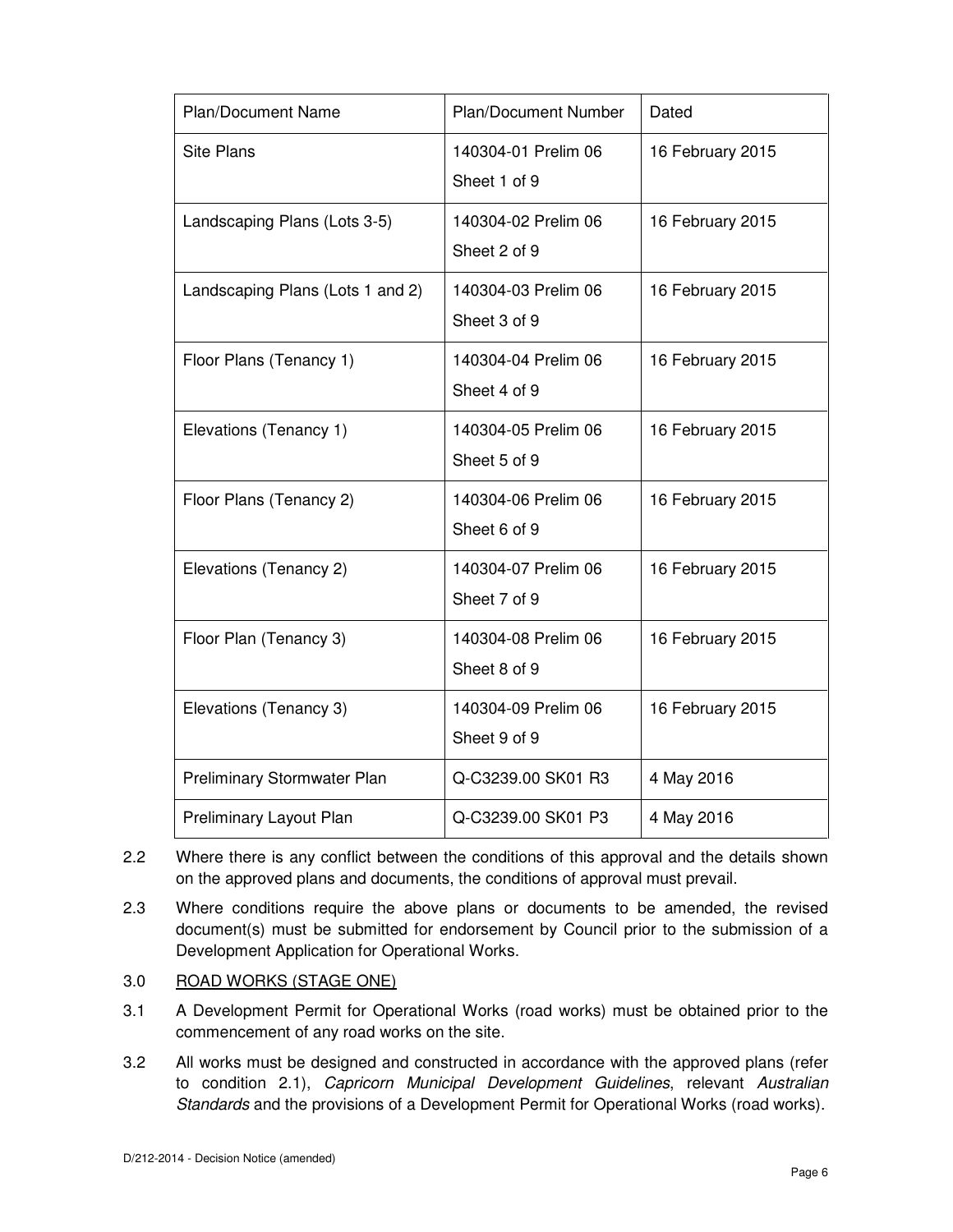- 3.3 Chappell Street must be extended a minimum of ten (10) metres beyond the new access to Tenancy three (3) in accordance with the approved plans (refer to condition 2.1). This nontrunk infrastructure is conditioned under section 665 of the Sustainable Planning Act 2009.
- 3.4 The extension to Chappell Street must be designed and constructed to the industrial access standard and of the same seal width as the existing Chappell Street with kerb and channelling on both sides of the extended road.
- 3.5 The extension to Chappell Street must include a turning area beyond the new access, that complies with the relevant performance and technical criteria, that is AustRoads Guidelines, and facilitates suitable turning movements for a Council refuse collection vehicle.

# 4.0 ACCESS AND PARKING WORKS

- 4.1 A Development Permit for Operational Works (access and parking works) must be obtained prior to the commencement of any access and parking works on the site.
- 4.2 All works must be designed and constructed in accordance with the approved plans (refer to condition 2.1), Capricorn Municipal Development Guidelines, Australian Standard AS2890 "Parking Facilities" and the provisions of a Development Permit for Operational Works (access and parking works).
- 4.3 All parking spaces, access driveway(s), and vehicular manoeuvring areas associated with this proposed development must be concrete paved or asphalted.

# 5.0 PLUMBING AND DRAINAGE WORKS

- 5.1 The development must be connected to Council's reticulated water supply and sewerage networks.
- 5.2 Two new water connection points (one for Lots  $1 2$  on RP601860 and another for Lots  $3 -$ 5 on RP601860) must be provided for the development. An hydraulic engineer or other suitably qualified person must determine the size of connections required.
- 5.3 Two new sewerage connection points (one for Lots 1 2 on RP601860 and the other for Lots 3 – 5 on RP601860) must be provided for the development.
- 5.4 All internal plumbing and sanitary drainage works must be in accordance with regulated work under the Plumbing and Drainage Act and Council's Plumbing and Drainage Policies.
- 5.5 The development on Lots 3 5 on RP601860 must be provided with a master meter at the property boundary and submeters for each sole occupancy building in accordance with the Queensland Plumbing and Drainage Code and Council's Sub-metering Policy.
- 5.6 Sewer connections and water meter boxes located within trafficable areas must be raised or lowered to suit the finished surface level and must be provided with heavy duty trafficable lids.
- 5.7 All sanitary drainage works must comply with Australian Plumbing and Drainage Standard AS3500 Part 2 section 3 and 4 for flood affected areas.
- 5.8 Sewerage access chambers located below a ten per cent (10%) Annual Exceedance Probability level, must be provided with bolt down lids.
- 5.9 The finished sewerage access chamber surface must be at a sufficient level to avoid ponding of stormwater above the top of the chamber. A heavy duty trafficable lid must be provided in the trafficable area.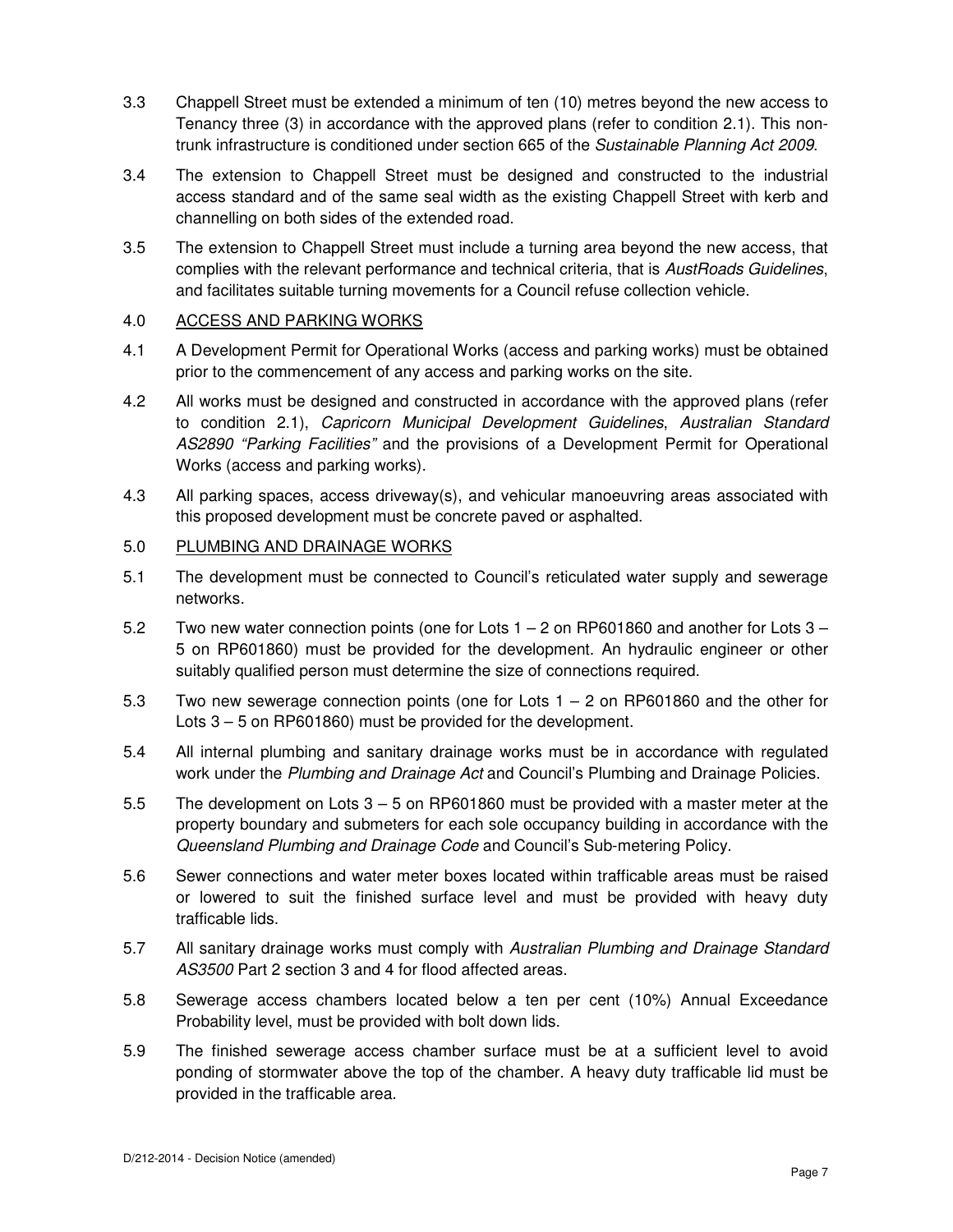5.10 Sewerage trade waste permits must be obtained for the discharge of any non-domestic waste into Council's sewerage reticulation. Arrestor traps must be provided where commercial or non-domestic waste water is proposed to be discharged into the system.

# 6.0 STORMWATER WORKS

- 6.1 A Development Permit for Operational Works (stormwater works) must be obtained prior to the commencement of any stormwater works on the site.
- 6.2 All stormwater drainage works must be designed and constructed in accordance with the approved plans (refer to condition 2.1), Queensland Urban Drainage Manual, Capricorn Municipal Development Guidelines, sound engineering practice and the provisions of a Development Permit for Operational Works (stormwater works).
- 6.3 All stormwater must drain to a demonstrated lawful point of discharge and must not adversely affect adjoining land or infrastructure in comparison to the pre-development condition by way of blocking, altering or diverting existing stormwater runoff patterns or have the potential to cause damage to other infrastructure.
- 6.4 The Proposed Grassed Channel in the Maloney Street road reserve must discharge directly to the creek or alternatively easements must be obtained for discharging the concentrated flow through a private property.
- 6.5 Proposed grassed channel must be constructed to ensure that the existing sewerage access chamber within the Maloney Street road reserve must not be located at the invert of the grassed channel and must be fitted with bolt down lids.

Note: Appropriate clearances of Stormwater network from other underground services (i.e. Sewerage network, gas supply) must be maintained as per the Capricorn Municipal Development Guidelines or any other service provider requirements.

# 7.0 ROOF AND ALLOTMENT DRAINAGE WORKS

- 7.1 All roof and allotment drainage must be in accordance with the requirements of the Queensland Urban Drainage Manual and the Capricorn Municipal Development Guidelines.
- 7.2 All roof and allotment drainage must be discharged such that it does not restrict, impair or change the natural flow of runoff water or cause a nuisance to adjoining properties or infrastructure.

#### 8.0 SITE WORKS

- 8.1 A Development Permit for Operational Works (site works) must be obtained prior to the commencement of any site works.
- 8.2 Filling within a one per cent (1%) Annual Exceedance Probability defined flood extent is not permitted.

Alternatively, filling within a one per cent (1%) Annual Exceedance Probability defined flood extent is permitted subject to no loss of storage, no obstruction of flow path and no actionable nuisance or worsening to surrounding land or infrastructure. The operational works application must be accompanied by an hydraulic report including hydraulic modelling prepared and certified by a Registered Professional Engineer of Queensland. The submitted 'Hydraulic Design Report Ref. Q-C3239.00-RP02' is not approved.

- 8.3 Any application for a Development Permit for Operational Works (site works) must be accompanied by an earthworks plan which clearly identifies the following:
	- 8.3.1 the location of cut and/or fill;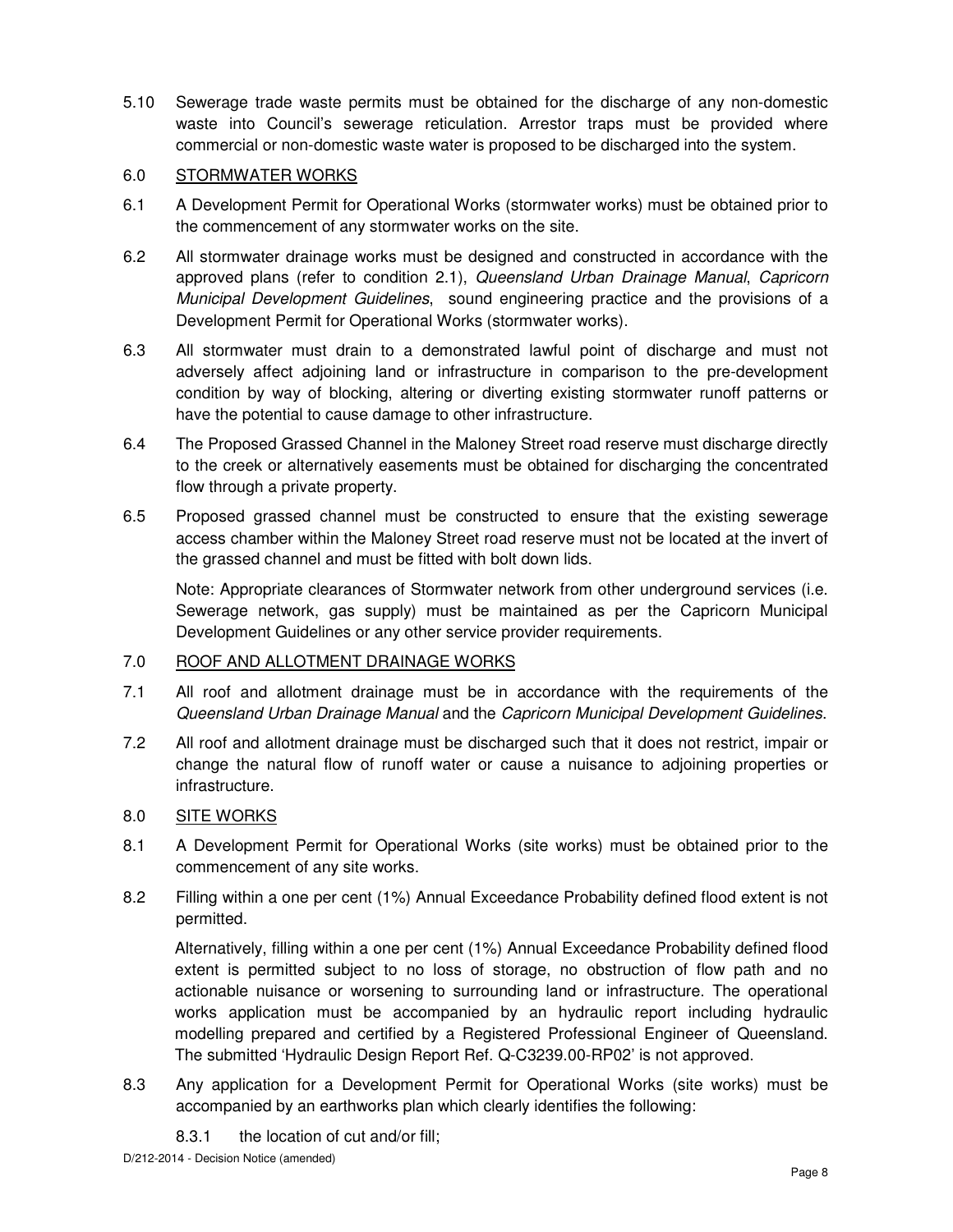- 8.3.2 the type of fill to be used and the manner in which it is to be compacted;
- 8.3.3 the quantum of fill to be deposited or removed and finished cut and/or fill levels;
- 8.3.4 details of any proposed access routes to the site which are intended to be used to transport fill to or from the site; and
- 8.3.5 the maintenance of access roads to and from the site so that they are free of all cut and/or fill material and cleaned as necessary.
- 8.4 All earthworks must be undertaken in accordance with Australian Standard AS3798 "Guidelines on Earthworks for Commercial and Residential Developments".
- 8.5 Site works must be constructed such that they do not, at any time, in any way restrict, impair or change the natural flow of runoff water, or cause a nuisance or worsening to adjoining properties or infrastructure.

# 9.0 BUILDING WORKS

- 9.1 A structural engineers' report must be provided confirming that the buildings/sheds have been designed to withstand the forces of floodwater and debris during the time of a one per cent (1%) Annual Exceedance Probability defined flood event.
- 9.2 All electrical and telecommunication services and utilities connected to the property, including electrical outlets, must be designed and installed at such a height that they are a minimum of 500 millimetres above a one per cent (1%) Annual Exceedance Probability flood level.
- 9.3 All pollutants such as Oil, fuel etcetera. must be stored a minimum of 500 millimetres above the one per cent (1%) Annual Exceedance Probability flood level of Splitters Creek that is 13.9 metres Australian Height Datum (13.4 metres + 0.5 metres).
- 9.4 Impervious paved waste storage area/s must be provided in accordance with the approved plans (refer to condition 2.1) and the Environmental Protection Regulation 2008 and must be:
	- 9.4.1 designed and located so as not to cause a nuisance to neighbouring properties;
	- 9.4.2 surrounded by at least a 1.8 metre high fence that obstructs from view the contents of the waste storage area by any member of the public from any public place;
	- 9.4.3 of a sufficient size to accommodate commercial type bins that will be serviced by a commercial contractor plus clearances around the bins for manoeuvring and cleaning
	- 9.4.4 setback a minimum of two (2) metres from any road frontage; and
	- 9.4.5 provided with a suitable hosecock and hoses at the refuse container and, a washdown must be drained to the sewer; and fitted with an approved stormwater diversion valve arrangement in accordance with the Sewerage Trade Waste provision and the Plumbing and Drainage Act.

As an alternative to wash-down facility, a fully contained commercial bin cleaning service is acceptable provided no wastewater is discharged from the site to the sewer.

#### 10.0 LANDSCAPING WORKS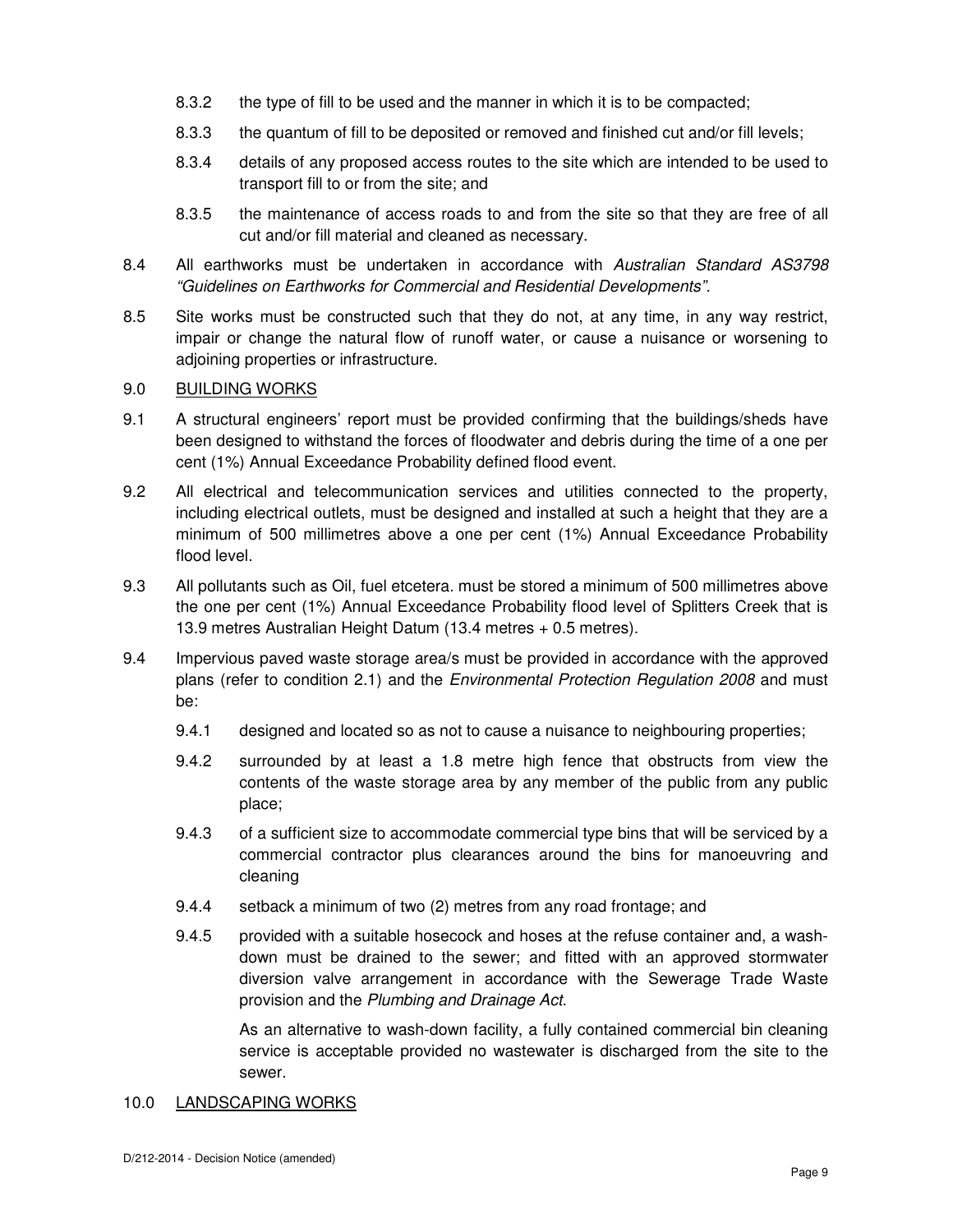- 10.1 All landscaping must be established generally in accordance with the approved plans (refer to condition 2.1). The landscaping must be constructed and/or established prior to the commencement of the use and the landscape areas must predominantly contain plant species that are locally native to the Central Queensland region due to their low water dependency.
- 10.2 Large trees must not be planted within one (1) metre of the centreline of any sewerage infrastructure; small shrubs and groundcover are acceptable.
- 10.3 The landscaped areas must be subject to an ongoing maintenance and replanting programme.
- 11.0 ENVIRONMENTAL
- 11.1 Any application for a Development Permit for Operational Works must be accompanied by a detailed Environmental Management Plan, which addresses, but is not limited to, the following matters:
	- (i) water quality and drainage;
	- (ii) erosion and silt/sedimentation management;
	- (iii) acid sulphate soils;
	- (iv) fauna management;
	- (v) vegetation management and clearing;
	- (vi) top soil management;
	- (vii) interim drainage plan during construction;
	- (viii) construction programme;
	- (ix) geotechnical issues;
	- (x) weed control;
	- (xi) bushfire management;
	- (xii) emergency vehicle access;
	- (xiii) noise and dust suppression; and
	- (xiv) waste management.
- 11.2 Any application for a Development Permit for Operational Works must be accompanied by an Erosion and Sediment Control Plan which addresses, but is not limited to, the following:
	- (i) objectives;
	- (ii) site location / topography;
	- (iii) vegetation;
	- (iv) site drainage;
	- (v) soils;
	- (vi) erosion susceptibility;
	- (vii) erosion risk;
	- (viii) concept;
	- (ix) design; and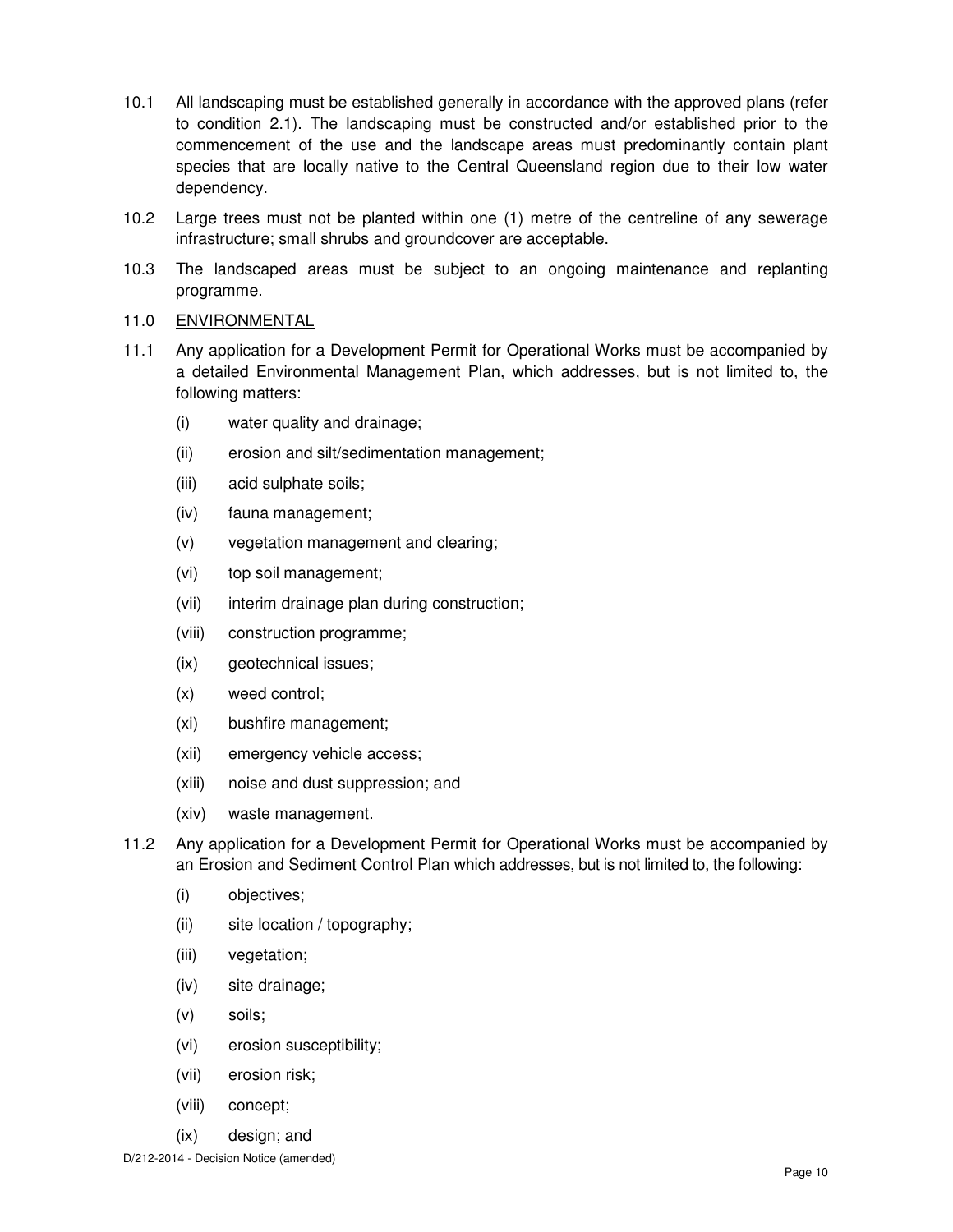- (x) implementation, for the construction and post construction phases of work.
- 11.3 The Environmental Management Plan approved as part of a Development Permit for Operational Works must be part of the contract documentation for the development works.
- 11.4 Implement and maintain the Erosion Control and Stormwater Control Management Plan onsite for the duration of the works, and until all exposed soil areas are permanently stabilised (for example, turfed, hydromulched, concreted, landscaped). The prepared Erosion Control and Stormwater Control Management Plan must be available on-site for inspection by Council Officers during those works.

# 12.0 ASSET MANAGEMENT

- 12.1 Any alteration necessary to electricity, telephone, water mains, sewerage mains, and/or public utility installations resulting from the development or in connection with the development, must be at full cost to the Developer.
- 12.2 Any damage to existing kerb and channel, pathway or roadway (including removal of concrete slurry from public land, pathway, roads, kerb and channel and stormwater gullies and drainage lines) which may occur during any works carried out in association with the approved development must be repaired. This must include the reinstatement of the existing traffic signs and pavement markings which may have been removed.
- 12.3 'As Constructed' information pertaining to assets to be handed over to Council and those which may have an impact on Council's existing and future assets must be provided prior to the commencement of the use. This information must be provided in accordance with the Manual for Submission of Digital As Constructed Information.

# 13.0 OPERATING PROCEDURES

- 13.1 All construction materials, waste, waste skips, machinery and contractors' vehicles must be located and stored or parked within the site. No storage of materials, parking of construction machinery or contractors' vehicles will be permitted in Chappell Street.
- 13.2 All waste storage areas must be:
	- 13.2.1 Kept in a clean and tidy condition; and
	- 13.2.2 Maintained in accordance with *Environmental Protection Regulation 2008*.

# 14.0 STAGED DEVELOPMENT

- 14.1 This development approval is for a development to be undertaken in two (2) discrete stages, namely:
	- 14.1.1 Tenancy 3 (Stage One); and
	- 14.1.2 Tenancy 1 and 2 (Stage Two).
- 14.2 Stage One must be completed prior to Stage Two and must include all road works relating to the extension of Chappell Street.
- 14.3 Unless otherwise expressly stated, the conditions must be read as being applicable to all stages.

# ADVISORY NOTES

# NOTE 1. Aboriginal Cultural Heritage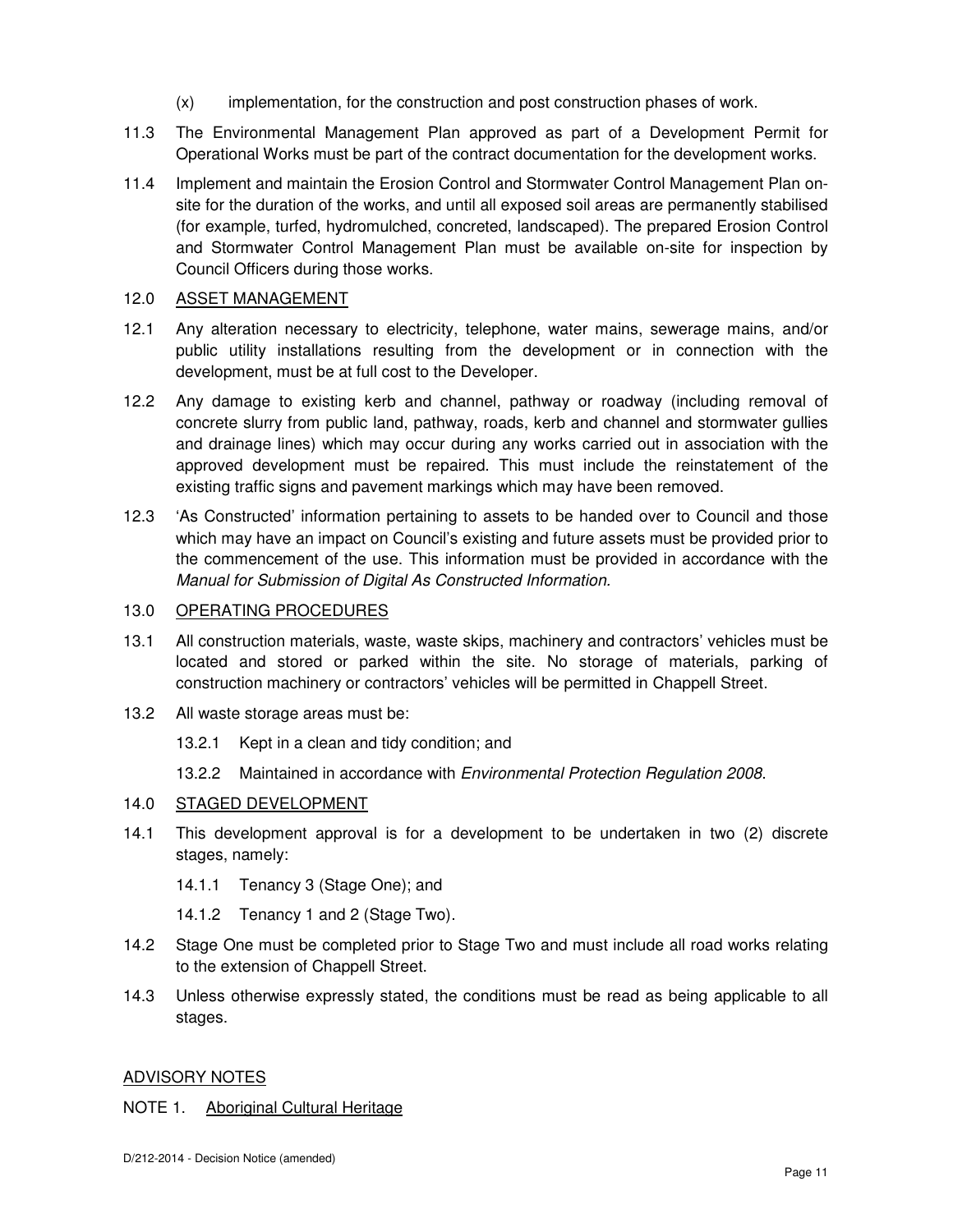It is advised that under section 23 of the Aboriginal Cultural Heritage Act 2003, a person who carries out an activity must take all reasonable and practicable measures to ensure the activity does not harm Aboriginal Cultural Heritage (the "cultural heritage duty of care"). Maximum penalties for breaching the duty of care are listed in the Aboriginal Cultural Heritage legislation. The information on Aboriginal Cultural Heritage is available on the Department of Aboriginal and Torres Strait Islander and Multicultural Affairs website: www.datsip.qld.gov.au

#### NOTE 2. General Environmental Duty

General environmental duty under the *Environmental Protection Act 1994* prohibits unlawful environmental nuisance caused by noise, aerosols, particles, dust, ash, fumes, light, odour or smoke beyond the boundaries of the property during all stages of the development including earthworks, construction and operation.

# NOTE 3. General Safety Of Public During Construction

The Work Health and Safety Act 2011 and Manual of Uniform Traffic Control Devices must be complied with in carrying out any construction works, and to ensure safe traffic control and safe public access in respect of works being constructed on a road.

# NOTE 4. Infrastructure Charges Notice

Council has resolved not to issue an Infrastructure Charges Notice for this development, due to the new infrastructure charges arising from the development are less than the credits applicable for the new development.

A credit of \$17,950.80 remains for this site. This amount may be apportioned over the future amalgamated lots.

# NOTE 5. Site Works

Council's Infrastructure Operations Unit must be informed prior to the commencement of any site works on the development site, so that there will be sufficient time to construct the water main, between the start of site works and the commencement of the use.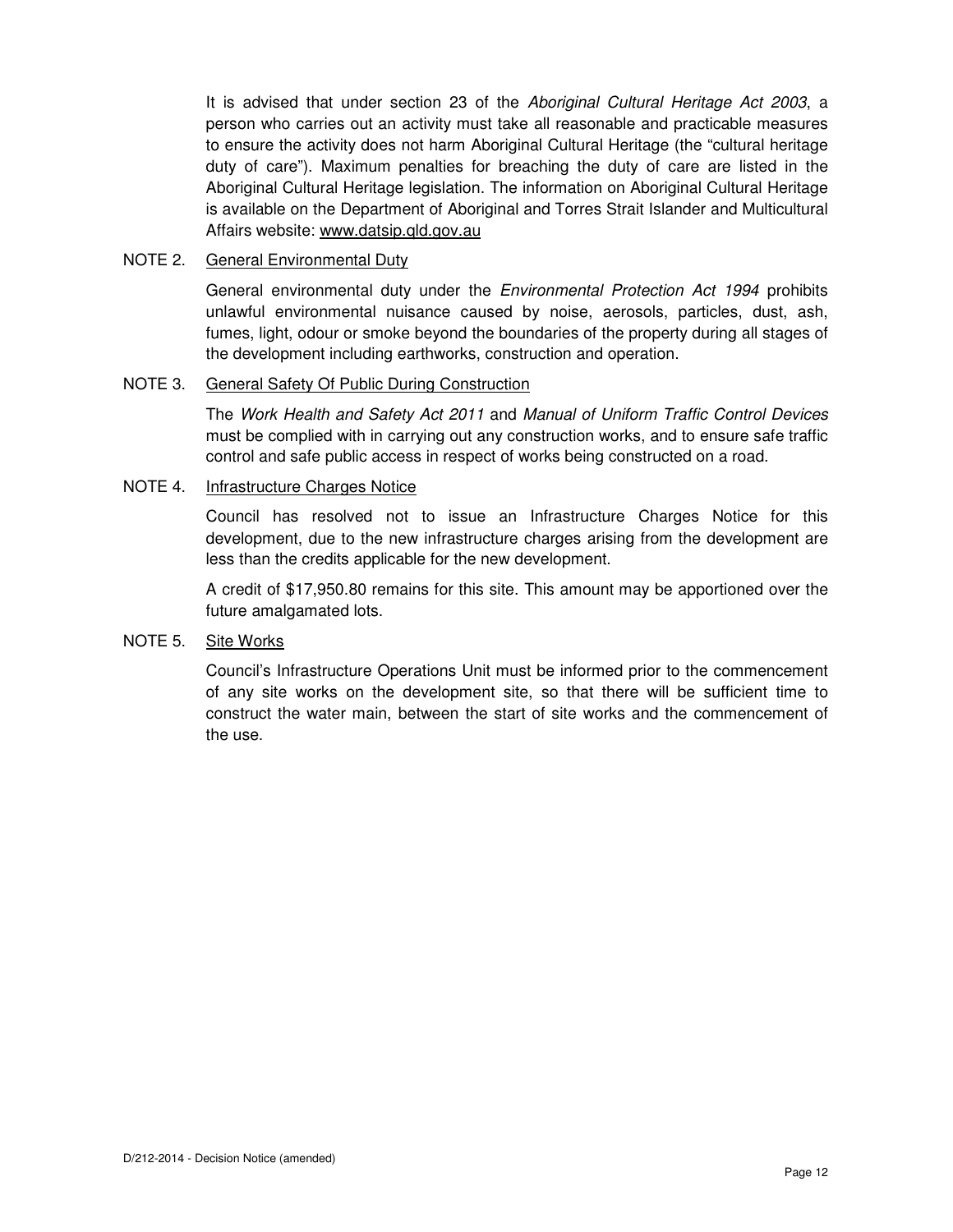

# **Attachment 1 – Part 2 Referral Agency Conditions – Department of Infrastructure, Local Government and Planning**

PLANNING ACT 2016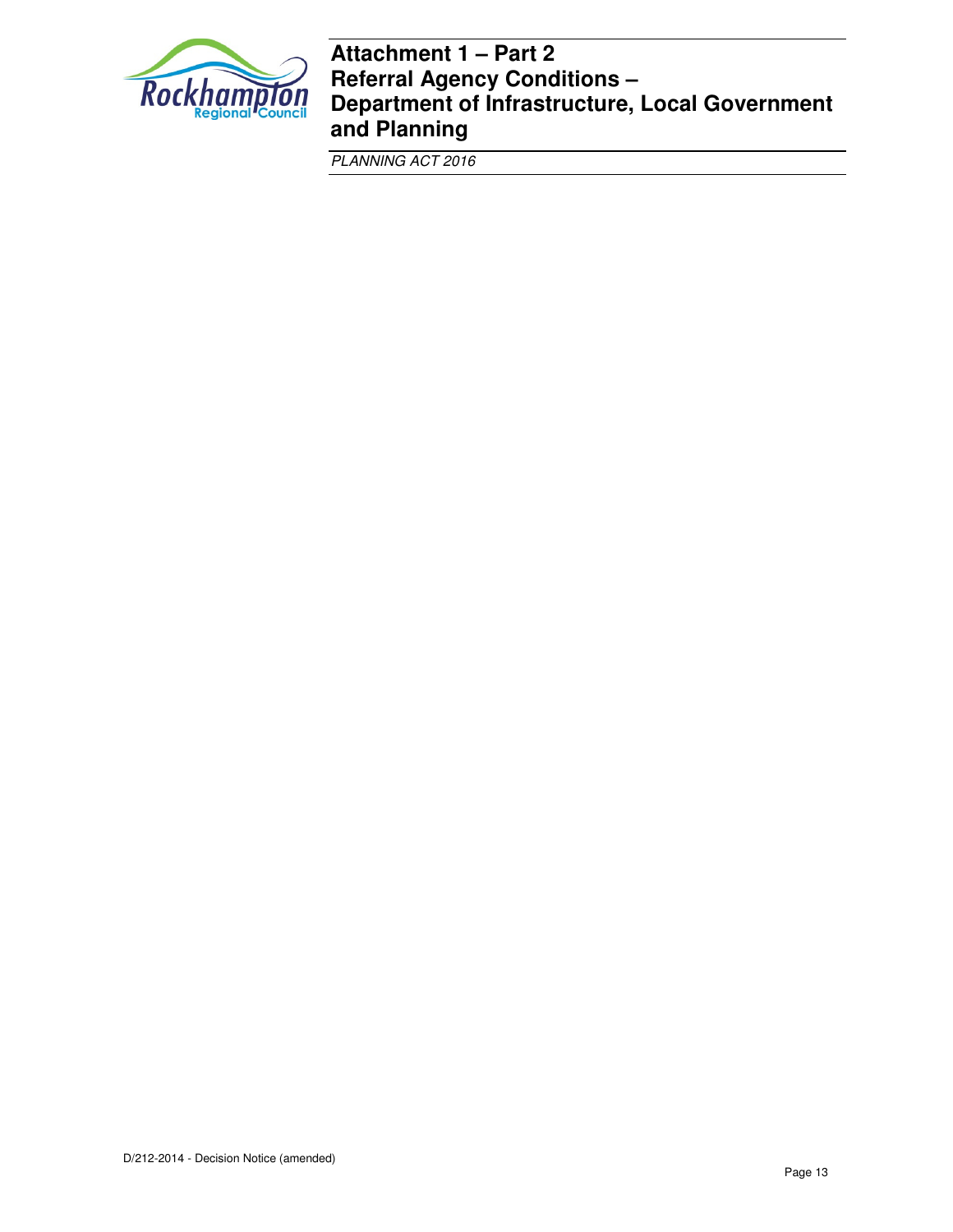

# **Attachment 2 - Appeal Rights**

PLANNING ACT 2016

The following is an extract from the Planning Act 2016 (Chapter 6)

#### **Appeal rights**

#### **229 Appeals to tribunal or P&E Court**

- (1) Schedule 1 states—
	- (a) matters that may be appealed to— (i) either a tribunal or the P&E Court; or (ii) only a tribunal; or (iii) only the P&E Court; and
	- (b) the person—
		- (i) who may appeal a matter (the **appellant**); and (ii) who is a respondent in an appeal of the matter; and (iii) who is a co-respondent in an appeal of the matter; and
		- (iv) who may elect to be a co-respondent in an appeal of the matter.
- (2) An appellant may start an appeal within the appeal period.
- (3) The **appeal period** is—
	- (a) for an appeal by a building advisory agency—10 business days after a decision notice for the decision is given to the agency or
	- (b) for an appeal against a deemed refusal—at any time after the deemed refusal happens; or
	- (c) for an appeal against a decision of the Minister, under chapter 7, part 4, to register premises or to renew the registration of premises—20 business days after a notice is published under section 269(3)(a) or (4); or
	- (d) for an appeal against an infrastructure charges notice— 20 business days after the infrastructure charges notice is given to the person; or
	- (e) for an appeal about a deemed approval of a development application for which a decision notice has not been given—30 business days after the applicant gives the deemed approval notice to the assessment manager; or
	- (f) for any other appeal—20 business days after a notice of the decision for the matter, including an enforcement notice, is given to the person.
	- Note—

See the P&E Court Act for the court's power to extend the appeal period.

- (4) Each respondent and co-respondent for an appeal may be heard in the appeal.
- (5) If an appeal is only about a referral agency's response, the assessment manager may apply to the tribunal or P&E Court to withdraw from the appeal.
- (6) To remove any doubt, it is declared that an appeal against an infrastructure charges notice must not be about—
	- (a) the adopted charge itself; or
	- (b) for a decision about an offset or refund—
		- (i) the establishment cost of trunk infrastructure identified in a LGIP; or
	- (ii) the cost of infrastructure decided using the method included in the local government's charges resolution.

#### **230 Notice of appeal**

- (1) An appellant starts an appeal by lodging, with the registrar of the tribunal or P&E Court, a notice of appeal that— (a) is in the approved form; and
	- (b) succinctly states the grounds of the appeal.
- (2) The notice of appeal must be accompanied by the required fee.
- (3) The appellant or, for an appeal to a tribunal, the registrar must, within the service period, give a copy of the notice of appeal to-
	- (a) the respondent for the appeal; and
	- (b) each co-respondent for the appeal; and
- (c) for an appeal about a development application under schedule 1, table 1, item 1—each principal submitter for the development application; and
- (d) for an appeal about a change application under schedule 1, table 1, item 2—each principal submitter for the change application; and
- (e) each person who may elect to become a co-respondent for the appeal, other than an eligible submitter who is not a principal submitter in an appeal under paragraph (c) or (d); and
- (f) for an appeal to the P&E Court—the chief executive; and
- (g) for an appeal to a tribunal under another Act—any other
- person who the registrar considers appropriate.

#### (4) The **service period** is—

- (a) if a submitter or advice agency started the appeal in the P&E Court-2 business days after the appeal is started; or
- (b) otherwise—10 business days after the appeal is started.
- (5) A notice of appeal given to a person who may elect to be a co-respondent must state the effect of subsection
- (6) A person elects to be a co-respondent by filing a notice of election, in the approved form, within 10 business days after the notice of appeal is given to the person*.*

#### **231 Other appeals**

- (1) Subject to this chapter, schedule 1 and the P&E Court Act, unless the Supreme Court decides a decision or other matter under this Act is affected by jurisdictional error, the decision or matter is non-appealable.
- (2) The Judicial Review Act 1991, part 5 applies to the decision or matter to the extent it is affected by jurisdictional error.
- (3) A person who, but for subsection (1) could have made an application under the Judicial Review Act 1991 in relation to the decision or matter, may apply under part 4 of that Act for a statement of reasons in relation to the decision or matter.
- (4) In this section— **decision** includes—
	- (a) conduct engaged in for the purpose of making a decision; and
	- (b) other conduct that relates to the making of a decision; and
	- (c) the making of a decision or the failure to make a decision; and
	- (d) a purported decision; and
	- (e) a deemed refusal.
- **non-appealable**, for a decision or matter, means the decision or matter—
	- (a) is final and conclusive; and
	- (b) may not be challenged, appealed against, reviewed, quashed, set aside or called into question in any other way under the Judicial Review Act 1991 or otherwise, whether by the Supreme Court, another court, a tribunal or another entity; and
	- (c) is not subject to any declaratory, injunctive or other order of the Supreme Court, another court, a tribunal or another entity on any ground.

#### **232 Rules of the P&E Court**

- (1) A person who is appealing to the P&E Court must comply with the rules of the court that apply to the appeal.
- (2) However, the P&E Court may hear and decide an appeal even if the person has not complied with rules of the P&E Court.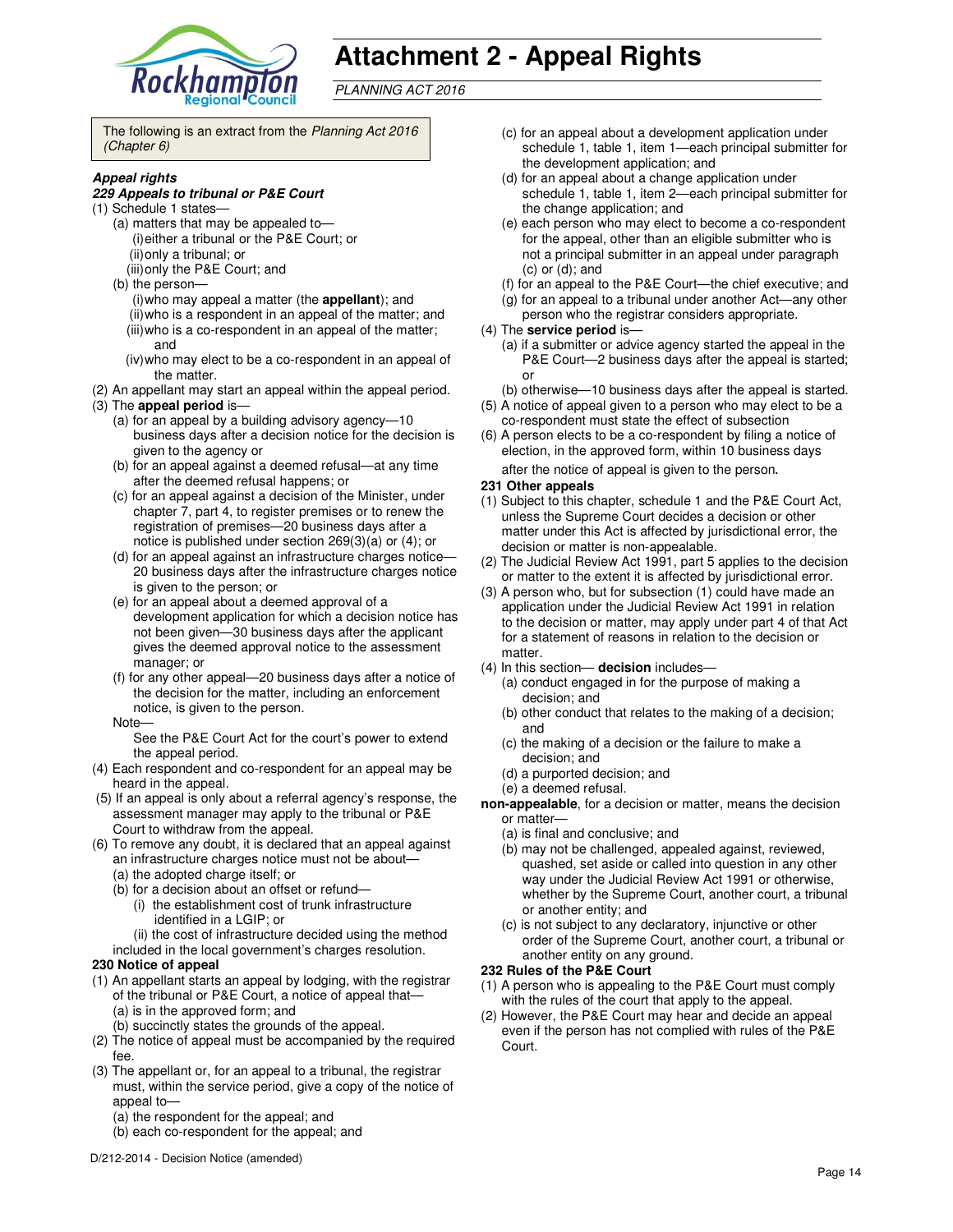

# **Appeal Rights**

PLANNING ACT 2016

#### **Schedule 1**

#### **Appeals section 229 1 Appeal rights and parties to appeals**

- (1) Table 1 states the matters that may be appealed to—(a) the P&E court; or (b) a tribunal.
- (2) However, table 1 applies to a tribunal only if the matter involves—
	- (a) the refusal, or deemed refusal of a development application, for—
	- (i) a material change of use for a classified building; or
	- (ii) operational work associated with building work, a retaining wall, or a tennis court; or (b) a provision of a development approval for—
	- (i) a material change of use for a classified building; or
- (ii) operational work associated with building work, a retaining wall, or a tennis court; or
	- (c) if a development permit was applied for—the decision to give a preliminary approval for—
		- (i) a material change of use for a classified building; or
		- (ii) operational work associated with building work, a retaining wall, or a tennis court; or
	- (d) a development condition if—
		- (i) the development approval is only for a material change of use that involves the use of a building classified under the Building Code as a class 2 building; and
		- (ii) the building is, or is proposed to be, not more than 3 storeys; and
		- (iii) the proposed development is for not more than 60 sole-occupancy units; or
	- (e) a decision for, or a deemed refusal of, an extension application for a development approval that is only for a material change of use of a classified building; or
	- (f) a decision for, or a deemed refusal of, a change application for a development approval that is only for a material change of use of a classified building; or
	- (g) a matter under this Act, to the extent the matter relates to—
		- (i) the Building Act, other than a matter under that Act that may or must be decided by the Queensland Building and Construction Commission; or
		- (ii) the Plumbing and Drainage Act, part 4 or 5; or
	- (h) a decision to give an enforcement notice in relation to a matter under paragraphs (a) to (g); or
	- (i) a decision to give an infrastructure charges notice; or
	- (j) the refusal, or deemed refusal, of a conversion application; or
	- (k) a matter that, under another Act, may be appealed to the tribunal; or
	- (l) a matter prescribed by regulation.
- (3) Also, table 1 does not apply to a tribunal if the matter
- involves—
	- (a) for a matter in subsection  $(2)(a)$  to  $(d)$ 
		- (i) a development approval for which the development application required impact assessment; and
		- (ii) a development approval in relation to which the assessment manager received a properly made submission for the development application; or
	- (b) a provision of a development approval about the identification or inclusion, under a variation approval, of a matter for the development.
- (4) Table 2 states the matters that may be appealed only to the P&E Court.
- (5) Table 3 states the matters that may be appealed only to the tribunal.
- (6) In each table—
	- (a) column 1 states the appellant in the appeal; and
	- (b) column 2 states the respondent in the appeal; and
	- (c) column 3 states the co-respondent (if any) in the appeal; and
	- (d) column 4 states the co-respondents by election (if any) in the appeal.
- (7) If the chief executive receives a notice of appeal under section 230(3)(f), the chief executive may elect to be a corespondent in the appeal.

| Table 1<br>Appeals to the P&E Court and, for certain matters, to a tribunal                                                                                                                                                                                                                                                                    |                           |                                                              |                                                                                   |  |
|------------------------------------------------------------------------------------------------------------------------------------------------------------------------------------------------------------------------------------------------------------------------------------------------------------------------------------------------|---------------------------|--------------------------------------------------------------|-----------------------------------------------------------------------------------|--|
| 1. Development applications<br>An appeal may be made against-<br>(a) the refusal of all or part of the development application; or<br>(b) the deemed refusal of the development application; or<br>(c) a provision of the development approval; or<br>(d) if a development permit was applied for—the decision to give a preliminary approval. |                           |                                                              |                                                                                   |  |
| Column 1<br>Appellant                                                                                                                                                                                                                                                                                                                          | Column 2<br>Respondent    | Column 3<br>Co-respondent<br>$($ if any $)$                  | Column 4<br>Co-respondent by election<br>$($ if any $)$                           |  |
| The applicant                                                                                                                                                                                                                                                                                                                                  | The assessment<br>manager | If the appeal is about<br>a concurrence<br>agency's referral | 1 A concurrence agency that is<br>not a co-respondent<br>2 If a chosen Assessment |  |

response—the

manager is the respondent-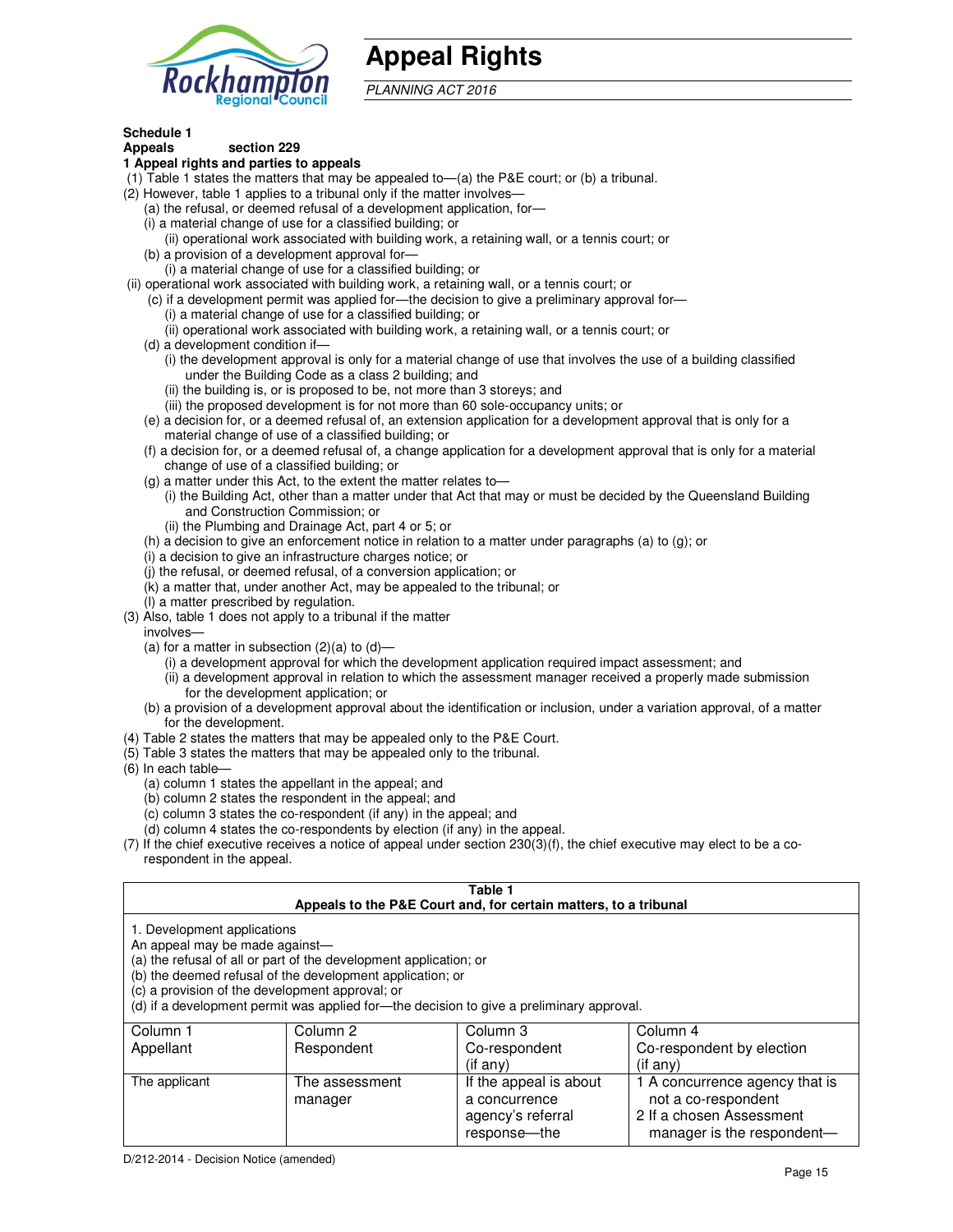| Table 1<br>Appeals to the P&E Court and, for certain matters, to a tribunal                                                                                                                                                                                                                                                                                                                                                                                                                                                                                                                                                                                                                                                                                                                                                                                                                                                                                       |                                   |                                                                 |                                                                                                                                                                                                                                                                                                                                                 |  |
|-------------------------------------------------------------------------------------------------------------------------------------------------------------------------------------------------------------------------------------------------------------------------------------------------------------------------------------------------------------------------------------------------------------------------------------------------------------------------------------------------------------------------------------------------------------------------------------------------------------------------------------------------------------------------------------------------------------------------------------------------------------------------------------------------------------------------------------------------------------------------------------------------------------------------------------------------------------------|-----------------------------------|-----------------------------------------------------------------|-------------------------------------------------------------------------------------------------------------------------------------------------------------------------------------------------------------------------------------------------------------------------------------------------------------------------------------------------|--|
|                                                                                                                                                                                                                                                                                                                                                                                                                                                                                                                                                                                                                                                                                                                                                                                                                                                                                                                                                                   |                                   | concurrence agency                                              | the prescribed assessment<br>manager<br>3 Any eligible advice agency for<br>the application<br>4 Any eligible submitter for the<br>application                                                                                                                                                                                                  |  |
| 2. Change applications<br>An appeal may be made against-<br>(a) a responsible entity's decision for a change application, other than a decision made by the P&E court; or<br>(b) a deemed refusal of a change application.                                                                                                                                                                                                                                                                                                                                                                                                                                                                                                                                                                                                                                                                                                                                        |                                   |                                                                 |                                                                                                                                                                                                                                                                                                                                                 |  |
| Column 1<br>Appellant                                                                                                                                                                                                                                                                                                                                                                                                                                                                                                                                                                                                                                                                                                                                                                                                                                                                                                                                             | Column <sub>2</sub><br>Respondent | Column <sub>3</sub><br>Co-respondent<br>(if any)                | Column 4<br>Co-respondent by election<br>(if any)                                                                                                                                                                                                                                                                                               |  |
| 1 The applicant<br>2 If the responsible<br>entity is the<br>assessment<br>manager-an<br>affected entity that<br>gave a pre-request<br>notice or response<br>notice                                                                                                                                                                                                                                                                                                                                                                                                                                                                                                                                                                                                                                                                                                                                                                                                | The responsible<br>entity         | If an affected entity<br>starts the appeal-the<br>applicant     | 1 A concurrence agency for the<br>development application<br>2 If a chosen assessment<br>manager is the respondent-<br>the prescribed assessment<br>manager<br>3 A private certifier for the<br>development application<br>4 Any eligible advice agency for<br>the change application<br>5 Any eligible submitter for the<br>change application |  |
| 3. Extension applications<br>An appeal may be made against-<br>(a) the assessment manager's decision about an extension application; or<br>(b) a deemed refusal of an extension application.                                                                                                                                                                                                                                                                                                                                                                                                                                                                                                                                                                                                                                                                                                                                                                      |                                   |                                                                 |                                                                                                                                                                                                                                                                                                                                                 |  |
| Column 1<br>Appellant                                                                                                                                                                                                                                                                                                                                                                                                                                                                                                                                                                                                                                                                                                                                                                                                                                                                                                                                             | Column <sub>2</sub><br>Respondent | Column 3<br>Co-respondent<br>(if any)                           | Column 4<br>Co-respondent by election<br>(if any)                                                                                                                                                                                                                                                                                               |  |
| 1 The applicant<br>1.<br>For a matter other<br>2<br>than a deemed<br>refusal of an<br>extension<br>application $-$ a<br>concurrence<br>agency, other than<br>the chief executive,<br>for the application                                                                                                                                                                                                                                                                                                                                                                                                                                                                                                                                                                                                                                                                                                                                                          | The assessment<br>manager         | If a concurrence<br>agency starts the<br>appeal - the applicant | If a chosen assessment<br>manager is the respondent - the<br>prescribed assessment manager                                                                                                                                                                                                                                                      |  |
| 4. Infrastructure charges notices<br>An appeal may be made against an infrastructure charges notice on 1 or more of the following grounds<br>a) The notice involved an error relating to $-$<br>(i) The application of the relevant adopted charge; or<br>Examples of errors in applying an adopted charge -<br>The incorrect application of gross floor area for a non-residential development<br>Applying an incorrect 'use category', under a regulation, to the development<br>The working out of extra demands, for section 120; or<br>(i)<br>An offset or refund; or<br>(ii)<br>b) The was no decision about an offset or refund; or<br>c) If the infrastructure charges notice states a refund will be given - the timing for giving the refund; or<br>d) The amount of the charge is so unreasonable that no reasonable relevant local government could have<br>imposed the amount.<br>Column 1<br>Column <sub>2</sub><br>Column <sub>3</sub><br>Column 4 |                                   |                                                                 |                                                                                                                                                                                                                                                                                                                                                 |  |
| Appellant                                                                                                                                                                                                                                                                                                                                                                                                                                                                                                                                                                                                                                                                                                                                                                                                                                                                                                                                                         | Respondent                        | Co-respondent                                                   | Co-respondent by election                                                                                                                                                                                                                                                                                                                       |  |

D/212-2014 - Decision Notice (amended)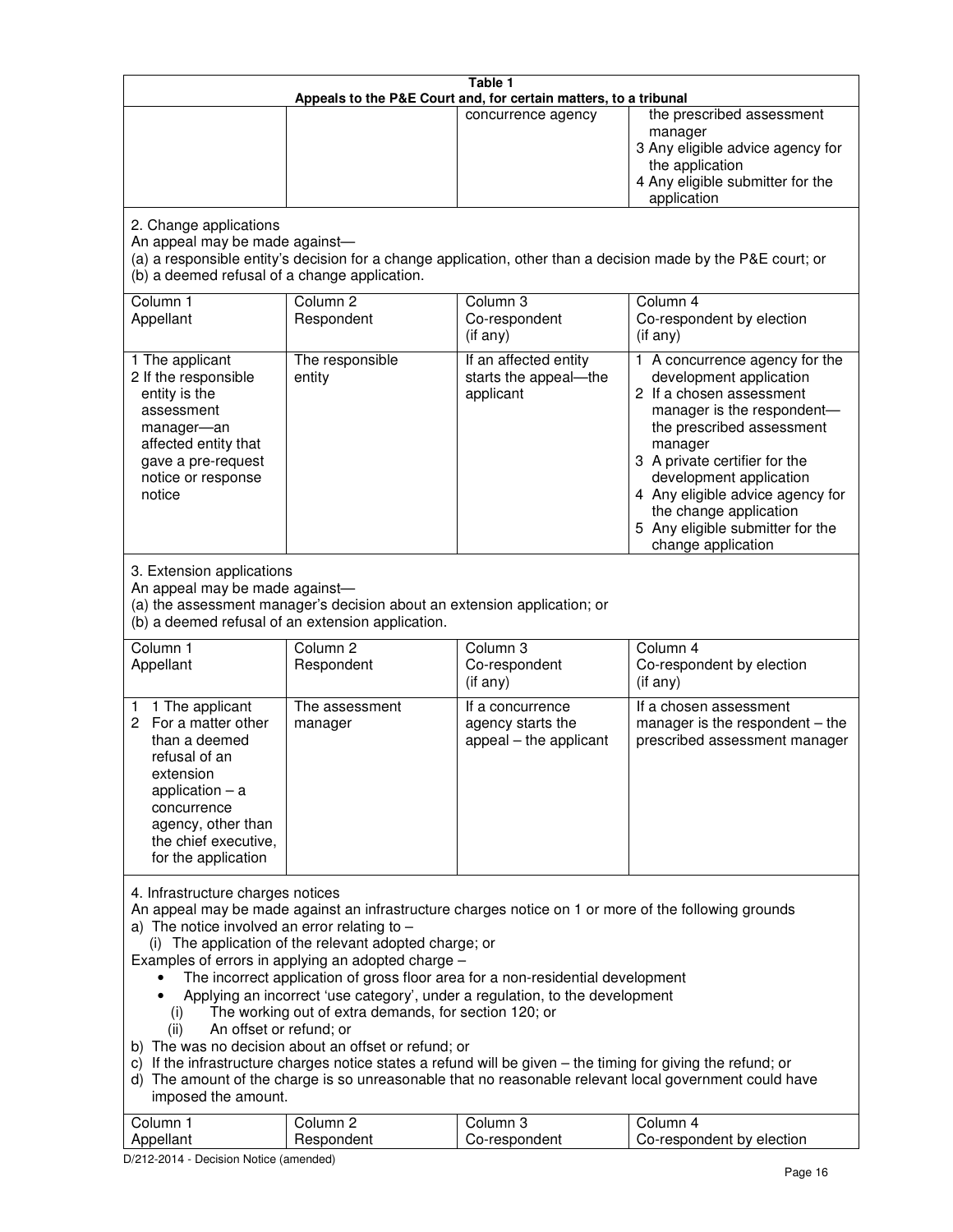| Table 1<br>Appeals to the P&E Court and, for certain matters, to a tribunal                                                                                                                                                                                                                                                                     |                                                                                                                            |                                                                                                                         |                                                                                                                                                                            |  |
|-------------------------------------------------------------------------------------------------------------------------------------------------------------------------------------------------------------------------------------------------------------------------------------------------------------------------------------------------|----------------------------------------------------------------------------------------------------------------------------|-------------------------------------------------------------------------------------------------------------------------|----------------------------------------------------------------------------------------------------------------------------------------------------------------------------|--|
|                                                                                                                                                                                                                                                                                                                                                 |                                                                                                                            | (if any)                                                                                                                | (if any)                                                                                                                                                                   |  |
| The person given the<br>Infrastructure charges<br>notice                                                                                                                                                                                                                                                                                        | The local government<br>that gave the<br>infrastructure charges<br>notice                                                  |                                                                                                                         |                                                                                                                                                                            |  |
| 5. Conversion applications<br>An appeal may be made against-<br>(a) the refusal of a conversion application; or<br>(b) a deemed refusal of a conversion application.                                                                                                                                                                            |                                                                                                                            |                                                                                                                         |                                                                                                                                                                            |  |
| Column 1<br>Appellant                                                                                                                                                                                                                                                                                                                           | Column <sub>2</sub><br>Respondent                                                                                          | Column 3<br>Co-respondent<br>(if any)                                                                                   | Column 4<br>Co-respondent by election<br>(if any)                                                                                                                          |  |
| The applicant                                                                                                                                                                                                                                                                                                                                   | The local government<br>to which the conversion<br>application was made                                                    |                                                                                                                         |                                                                                                                                                                            |  |
| 6. Enforcement notices                                                                                                                                                                                                                                                                                                                          | An appeal may be made against the decision to give an enforcement notice.                                                  |                                                                                                                         |                                                                                                                                                                            |  |
| Column 1<br>Appellant                                                                                                                                                                                                                                                                                                                           | Column <sub>2</sub><br>Respondent                                                                                          | Column <sub>3</sub><br>Co-respondent<br>(if any)                                                                        | Column 4<br>Co-respondent by election<br>(if any)                                                                                                                          |  |
| The person given the<br>enforcement notice                                                                                                                                                                                                                                                                                                      | The enforcement<br>authority                                                                                               |                                                                                                                         | If the enforcement authority is<br>not the local government for<br>the premises in relation to which<br>the offence is alleged to have<br>happened-the local<br>government |  |
| Table 2<br>Appeals to the P&E Court only                                                                                                                                                                                                                                                                                                        |                                                                                                                            |                                                                                                                         |                                                                                                                                                                            |  |
| 1. Appeals from tribunal<br>An appeal may be made against a decision of a tribunal, other than a decision under<br>section 252, on the ground of-<br>(a) an error or mistake in law on the part of the tribunal; or<br>(b) jurisdictional error.                                                                                                |                                                                                                                            |                                                                                                                         |                                                                                                                                                                            |  |
| Column 1<br>Appellant                                                                                                                                                                                                                                                                                                                           | Column 2<br>Respondent                                                                                                     | Column 3<br>Co-respondent<br>(if any)                                                                                   | Column 4<br>Co-respondent by election<br>(i f any)                                                                                                                         |  |
| A party to the<br>proceedings for the<br>decision                                                                                                                                                                                                                                                                                               | The other party to the<br>proceedings for the<br>decision                                                                  |                                                                                                                         |                                                                                                                                                                            |  |
| 2. Eligible submitter appeals<br>An appeal may be made against the decision to give a development approval, or an approval for a change<br>application, to the extent that the decision relates to-<br>(a) any part of the development application for the development approval that required impact assessment; or<br>(b) a variation request. |                                                                                                                            |                                                                                                                         |                                                                                                                                                                            |  |
| Column 1<br>Appellant                                                                                                                                                                                                                                                                                                                           | Column <sub>2</sub><br>Respondent                                                                                          | Column 3<br>Co-respondent<br>(if any)                                                                                   | Column 4<br>Co-respondent by election<br>(if any)                                                                                                                          |  |
| 1 For a development<br>application-an<br>eligible submitter for<br>the development<br>application<br>2 For a change<br>application-an                                                                                                                                                                                                           | 1 For a development<br>application-the<br>assessment<br>manager<br>2 For a change<br>application-the<br>responsible entity | 1 The applicant<br>2 If the appeal is about<br>a concurrence<br>agency's referral<br>response-the<br>concurrence agency | Another eligible<br>submitter for the<br>application                                                                                                                       |  |

D/212-2014 - Decision Notice (amended)

eligible submitter for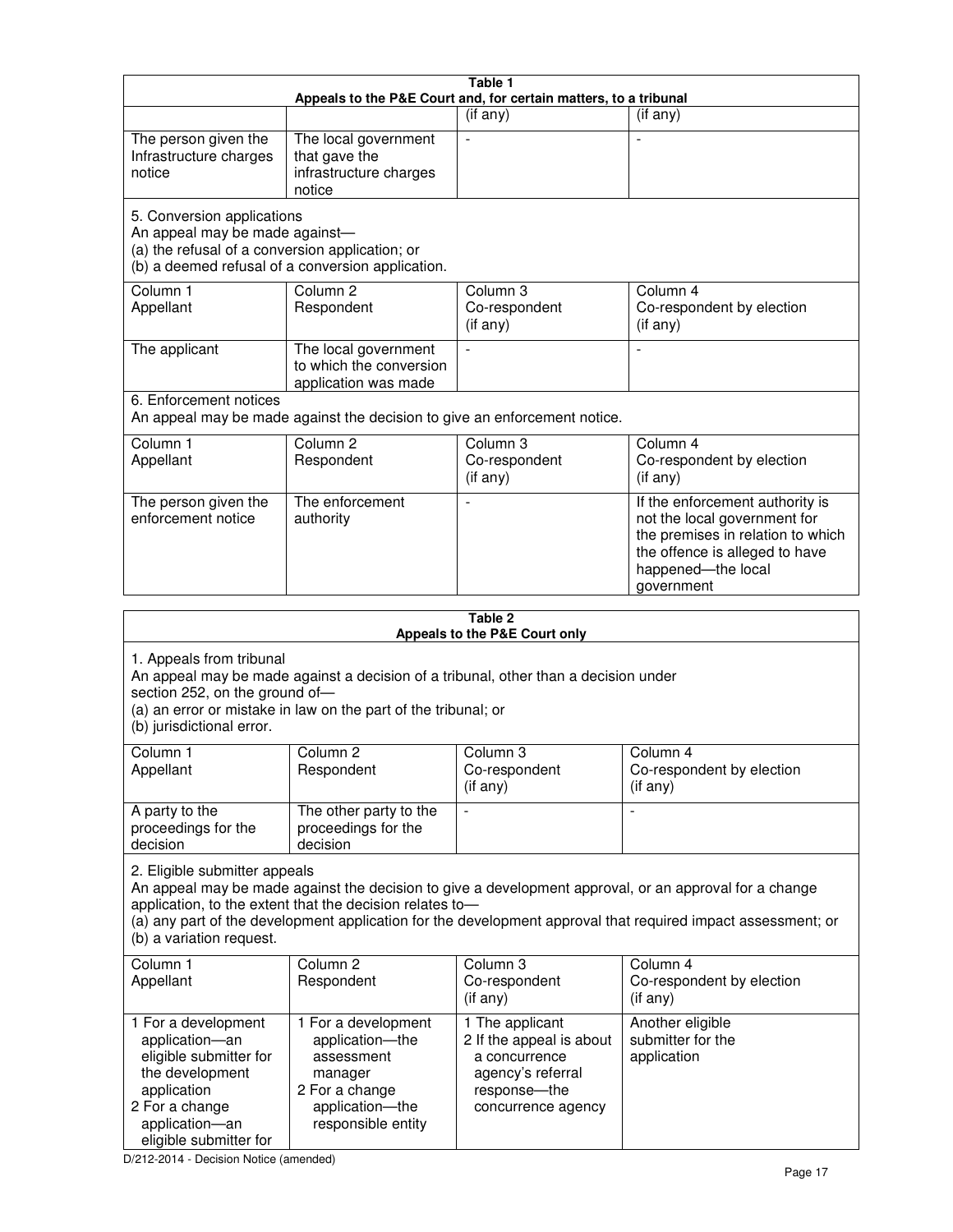| Table 2<br>Appeals to the P&E Court only                                                                                                                                                                                                                                                                                                                                                                           |                                                                                                                            |                                                                                                                         |                                                                                        |  |
|--------------------------------------------------------------------------------------------------------------------------------------------------------------------------------------------------------------------------------------------------------------------------------------------------------------------------------------------------------------------------------------------------------------------|----------------------------------------------------------------------------------------------------------------------------|-------------------------------------------------------------------------------------------------------------------------|----------------------------------------------------------------------------------------|--|
| the change<br>application                                                                                                                                                                                                                                                                                                                                                                                          |                                                                                                                            |                                                                                                                         |                                                                                        |  |
| 3. Eligible submitter and eligible advice agency appeals<br>An appeal may be made against a provision of a development approval, or failure to<br>include a provision in the development approval, to the extent the matter relates to-<br>(a) any part of the development application or the change application, for the development approval, that<br>required impact assessment; or<br>(b) a variation request. |                                                                                                                            |                                                                                                                         |                                                                                        |  |
| Column 1<br>Appellant                                                                                                                                                                                                                                                                                                                                                                                              | Column <sub>2</sub><br>Respondent                                                                                          | Column 3<br>Co-respondent<br>(if any)                                                                                   | Column 4<br>Co-respondent by election<br>(if any)                                      |  |
| 1 For a development<br>application-an<br>eligible submitter for<br>the development<br>application<br>2 For a change<br>application-an<br>eligible submitter for<br>the change<br>application<br>3 An eligible advice<br>agency for the<br>development<br>application or change<br>application                                                                                                                      | 1 For a development<br>application-the<br>assessment<br>manager<br>2 For a change<br>application-the<br>responsible entity | 1 The applicant<br>2 If the appeal is about<br>a concurrence<br>agency's referral<br>response-the<br>concurrence agency | Another eligible submitter for the<br>application                                      |  |
| 4. Compensation claims<br>An appeal may be made against-<br>(a) a decision under section 32 about a compensation claim; or<br>(b) a decision under section 265 about a claim for compensation; or<br>(c) a deemed refusal of a claim under paragraph (a) or (b).                                                                                                                                                   |                                                                                                                            |                                                                                                                         |                                                                                        |  |
| Column <sub>1</sub><br>Appellant                                                                                                                                                                                                                                                                                                                                                                                   | Column <sub>2</sub><br>Respondent                                                                                          | Column 3<br>Co-respondent<br>(if any)                                                                                   | Column 4<br>Co-respondent by election<br>(if any)                                      |  |
| A person dissatisfied<br>with the decision                                                                                                                                                                                                                                                                                                                                                                         | The local<br>government to which<br>the claim was made                                                                     |                                                                                                                         |                                                                                        |  |
| 5. Registered premises<br>An appeal may be made against a decision of the Minister under chapter 7, part 4.                                                                                                                                                                                                                                                                                                        |                                                                                                                            |                                                                                                                         |                                                                                        |  |
| Column 1<br>Appellant                                                                                                                                                                                                                                                                                                                                                                                              | Column <sub>2</sub><br>Respondent                                                                                          | Column <sub>3</sub><br>Co-respondent<br>(if any)                                                                        | Column 4<br>Co-respondent by election<br>(i f any)                                     |  |
| 1 A person given a<br>decision notice about<br>the decision<br>2 If the decision is to<br>register premises or<br>renew the<br>registration of<br>premises-an owner<br>or occupier of<br>premises in the<br>affected area for the<br>registered premises<br>who is dissatisfied<br>with the decision                                                                                                               | The Minister                                                                                                               | L,                                                                                                                      | If an owner or occupier starts the<br>appeal – the owner of the<br>registered premises |  |